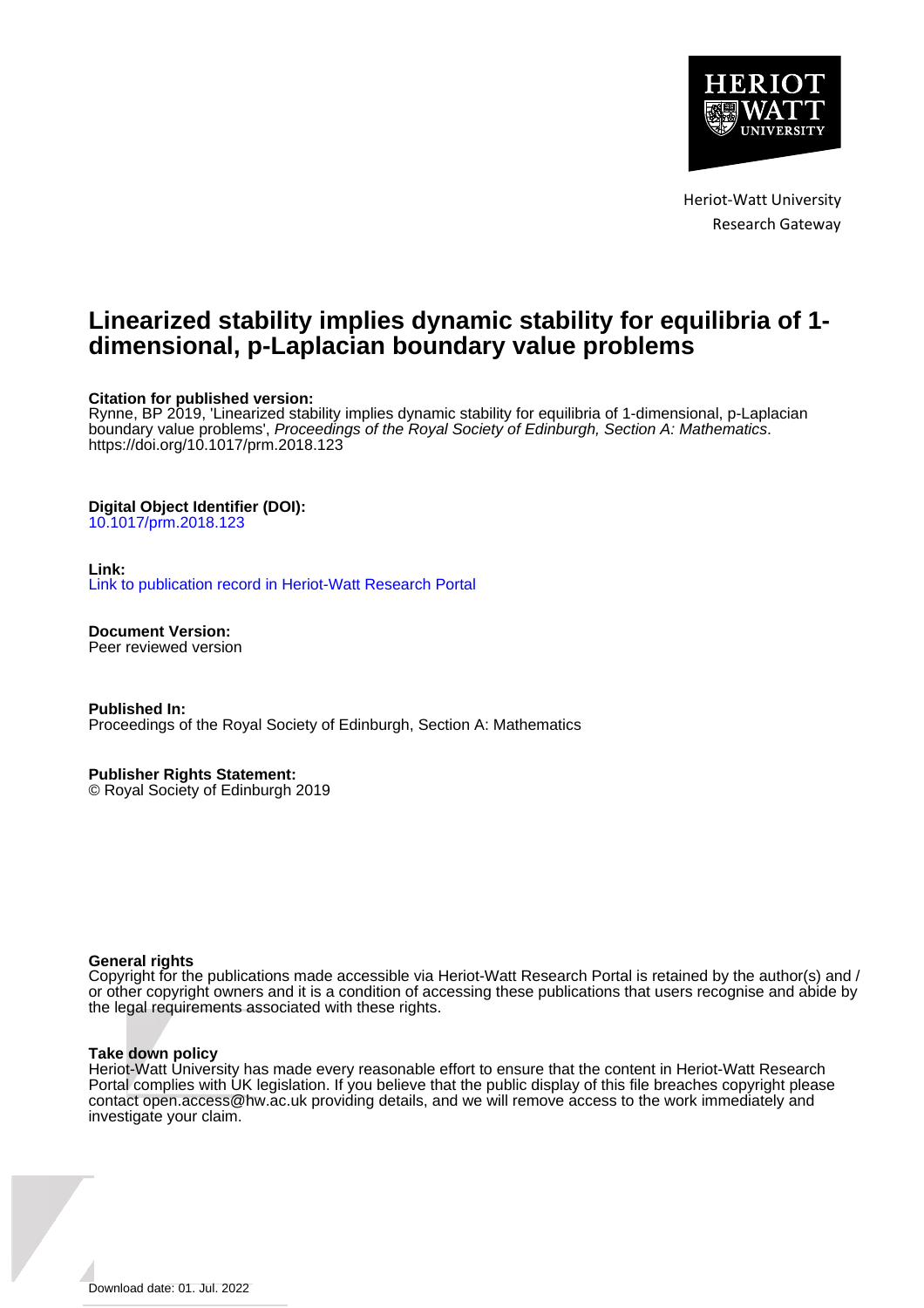## LINEARISED STABILITY IMPLIES DYNAMIC STABILITY FOR EQUILIBRIA OF 1-DIMENSIONAL, p-LAPLACIAN BOUNDARY VALUE PROBLEMS

BRYAN P. RYNNE

ABSTRACT. We consider the parabolic, initial-boundary value problem

$$
\frac{\partial v}{\partial t} = \Delta_p(v) + f(x, v), \quad \text{in } (-1, 1) \times (0, \infty),
$$
  

$$
v(\pm 1, t) = 0, \qquad t \in [0, \infty),
$$
  

$$
v = v_0 \in C_0^0([-1, 1]), \quad \text{in } [-1, 1] \times \{0\},
$$
 (1)

where  $\Delta_p$  denotes the p-Laplacian on  $(-1, 1)$ , with  $p > 1$ , and the function  $f : [-1, 1] \times \mathbb{R} \to \mathbb{R}$ is continuous, and the partial derivative f<sub>i</sub> exists and is continuous and bounded on  $[-1, 1] \times \mathbb{R}$ . It will be shown that (under certain additional hypotheses) the 'principle of linearised stability' holds for equilibrium solutions  $u_0$  of (1). That is, the asymptotic stability, or instability, of  $u_0$ is determined by the sign of the principal eigenvalue of a suitable linearisation of the problem (1) at  $u_0$ . It is well-known that this principle holds for the semilinear case  $p = 2$  ( $\Delta_2$  is the linear Laplacian), but has not been shown to hold when  $p \neq 2$ .

We also consider a bifurcation type problem similar to  $(1)$ , having a line of trivial solutions. We characterise the stability or instability of the trivial solutions, and the bifurcating, non-trivial solutions, and show that there is an 'exchange of stability' at the bifurcation point, analogous to the well-known result when  $p = 2$ .

#### 1. Introduction

We consider the parabolic, initial-boundary value problem

$$
\frac{\partial v}{\partial t} = \Delta_p(v) + f(x, v), \quad \text{in } \Omega \times (0, \infty),
$$
  

$$
v(\pm 1, t) = 0, \qquad t \in [0, \infty),
$$
  

$$
v = v_0 \in C_0^0(\overline{\Omega}), \qquad \text{in } \overline{\Omega} \times \{0\},
$$
 (1.1)

where  $\Omega$  denotes the interval  $(-1, 1)$ ,  $p > 1$ , and  $\Delta_p$  denotes the p-Laplacian, that is,  $\Delta_p(v)$  $\partial_x(|\partial_x v|^{p-2}\partial_x v)$  on  $\Omega$  (a precise definition of  $\Delta_p$  is given in Section 3 below). The function f is assumed to satisfy the following hypothesis:

 $(H-f)$   $f : \overline{\Omega} \times \mathbb{R} \to \mathbb{R}$  is continuous, and the partial derivative  $f_{\xi}(x,\xi)$  exists on  $\overline{\Omega} \times \mathbb{R}$  and is continuous and bounded.

We are only interested in bounded solutions of  $(1.1)$  so the boundedness assumption in  $(H-f)$  is not restrictive. Under these hypotheses it is known that for any  $v_0 \in C_0^0(\overline{\Omega})$  the problem  $(1.1)$ has a unique solution  $t \to v_{v_0}(t) : [0, \infty) \to C_0^0(\overline{\Omega})$ , see Theorem 4.2 below (what we mean by a solution of (1.1) will be made precise in Definition 4.1).

We wish to determine the dynamic, asymptotic stability or instability of equilibrium solutions of  $(1.1)$  in terms of their 'linearised stability'. Specifically, suppose that  $u_0$  is an equilibrium solution of (1.1). Then we say that  $u_0$  is 'dynamically stable' if, for all  $v_0$  sufficiently close to  $u_0$ (in a suitable sense),  $v_{v_0}(t) \to u_0$ , in  $C_0^0(\overline{\Omega})$ , as  $t \to \infty$ , and  $u_0$  is 'dynamically unstable' if there exists initial conditions  $v_0$  arbitrarily close to  $u_0$  for which this does not hold (this will be made more precise in Theorem 5.1 below). In the semilinear case  $p = 2 (\Delta_2$  is the standard, linear Laplacian) it is well-known that dynamic stability or instability is determined by the location of the spectrum of the linearisation of the operator on the right hand side of  $(1.1)$  at  $u_0$ ; this is the so-called 'principle of linearised stability'. See, for example, [13], which discusses a problem similar to (1.1) (in  $N \ge 1$  dimensions) with  $p = 2$ . However, this principle has not been shown to hold for the general, quasilinear, p-Laplacian problem (1.1) when  $2 \neq p > 1$ . The difficulty in this case is due to the zeros of  $\partial_x v$ , which cause the term  $|\partial_x v|^{p-2}$  in the quasilinear operator  $\Delta_p(v)$  to be either zero or  $\infty$ . See Remark 3.5 below for some further comments on this.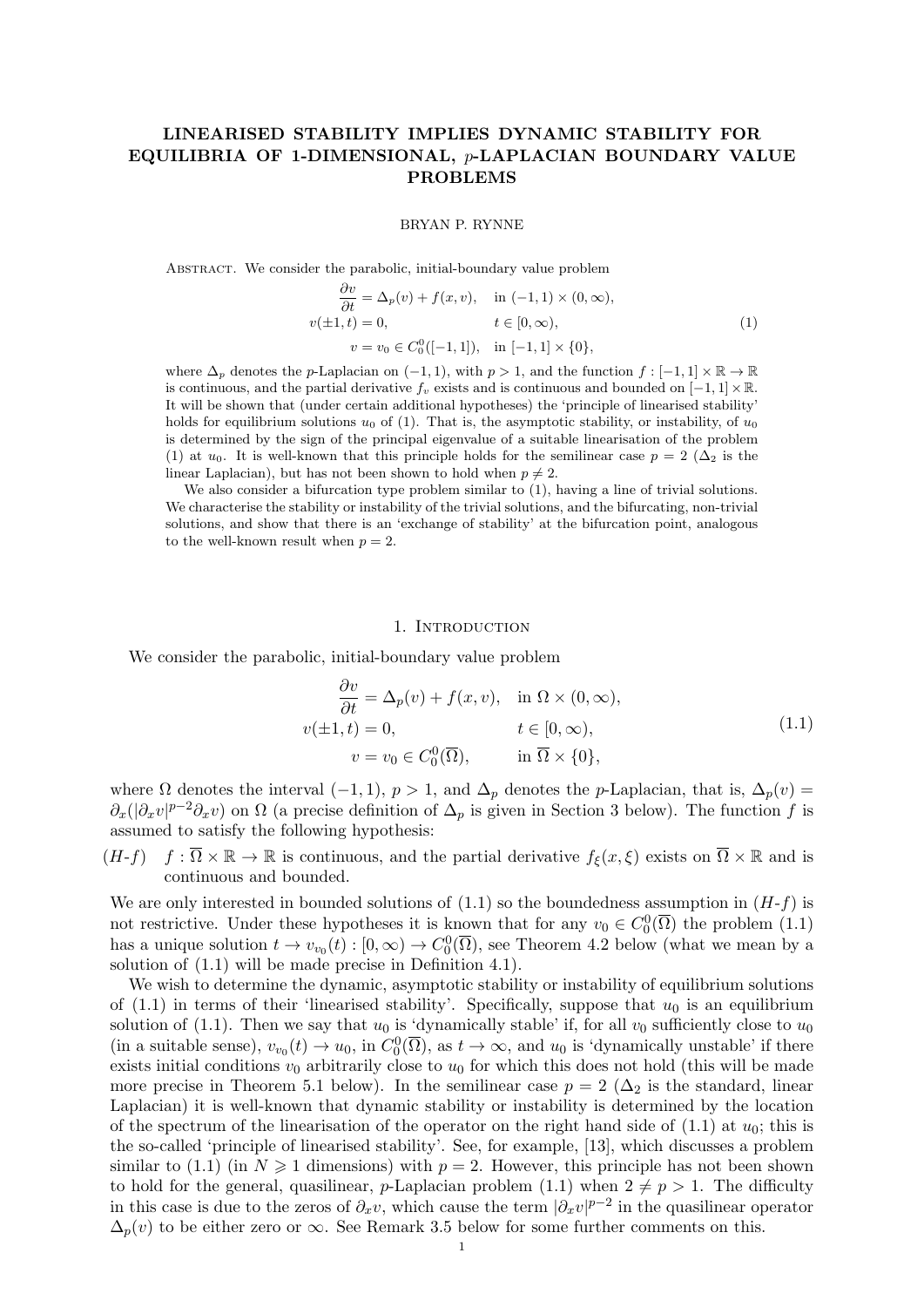#### 2 BRYAN P. RYNNE

In this paper we consider the general, quasilinear case  $p \neq 2$ . We will first define a suitable 'linearisation' operator of  $(1.1)$  at  $u_0$  (this in itself is a delicate issue for the *p*-Laplacian, and will require a considerable amount of preparation). The linearisation operator will be a formally selfadjoint, Sturm-Liouville differential operator on  $\Omega$ , and we will say that  $u_0$  is 'linearly stable' (respectively, 'linearly unstable') if the principal eigenvalue  $\sigma_0(u_0)$  of the linearisation at  $u_0$ is negative (respectively, positive). We then show that, under certain additional conditions, linear stability (respectively, linear instability) implies dynamic stability (respectively, dynamic instability) of  $u_0$ . In addition, it will be shown that the rate of convergence to  $u_0$  (or divergence from  $u_0$ ) is at least exponential, with rate determined by  $|\sigma_0(u_0)|$ . Thus we obtain a close analogue of the semilinear results in [13]. We give a more detailed discussion and comparison of our results with related results from the literature in Section 5.1 below.

We also show that if  $f_{\xi} < 0$  on a suitable neighbourhood of  $u_0$  then a similar stability result for  $u_0$  can be obtained without using the linearisation operator (and so without some of the associated hypotheses), albeit with a weaker convergence rate. This stability result does not use any linearisation, so cannot be regarded as a 'linearised stability' result. However, since the linearisation is not used in the proof, this result readily extends to the problem (1.1) on a bounded, smooth domain  $\Omega$  in  $\mathbb{R}^N$ , with  $N \geq 1$ .

Finally, in Section 6, we consider a bifurcation type problem similar to (1), having a line of trivial solutions. We characterise the stability or instability of the trivial and the bifurcating non-trivial solutions, and we obtain a result on 'exchange of stability' at the bifurcation point, analogous to the well-known result when  $p = 2$ , see [9, 13].

The overall construction of the linearisation operator, and the proofs, will depend on certain differentiability properties of the inverse p-Laplacian, which are currently only known in 1-dimension. Hence, unfortunately, these results do not seem to extend readily to higher dimensions.

#### 2. Preliminaries

For  $q \geq 1$ ,  $L^q(\Omega)$  will denote the standard space of real valued functions on  $\Omega$  whose qth power is integrable, with norm  $\|\cdot\|_q$  (throughout, all function spaces will be real); the standard  $L^2(\Omega)$  inner product will be denoted by  $\langle \cdot, \cdot \rangle$ ;  $W^{1,q}(\Omega)$  will denote the standard Sobolev space of functions on  $\overline{\Omega}$  whose first order derivative belongs to  $L^q(\Omega)$ , with norm  $\|\cdot\|_{1,q}$ . For  $j=0,1,\ldots,$  $C^j(\overline{\Omega})$  will denote the standard space of j times continuously differentiable functions defined on  $\overline{\Omega}$ , with the standard sup-norm  $|\cdot|_j$ . For any  $\omega_0 \in C^j(\overline{\Omega})$ ,

$$
B_r^j(\omega_0) := \{ \omega \in C^j(\overline{\Omega}) : |\omega - \omega_0|_j < r \}, \quad r > 0.
$$

We also let  $C_0^j$  $\iota _0^j(\overline{\Omega })$  and  $W_0^{1,q}$  $C_0^{1,q}(\Omega)$  denote the sets of functions  $\omega$  in  $C^j(\overline{\Omega})$  and  $W^{1,q}(\Omega)$ , respectively, satisfying the boundary conditions  $\omega(\pm 1) = 0$ , and  $B^j_{0,r}(\omega_0) := B^j_r(\omega_0) \cap C^j_0$  $_0^{\prime\prime}(\Omega)$ .

If  $h: \overline{\Omega} \times \mathbb{R} \to \mathbb{R}$  is continuous then, for any  $\omega \in C^0(\overline{\Omega})$ , we define  $h(\omega) \in C^0(\overline{\Omega})$  by

$$
h(\omega)(x) := h(x, \omega(x)), \quad x \in \overline{\Omega}.
$$

Clearly, the 'Nemitsky' mapping  $\omega \to h(\omega) : C^0(\overline{\Omega}) \to C^0(\overline{\Omega})$  is continuous. In particular, we define the function  $\phi_p(\xi) := |\xi|^{p-1} \operatorname{sgn} \xi, \xi \in \mathbb{R}$ , with the corresponding Nemitsky mapping  $\phi_p: C^0(\overline{\Omega}) \to C^0(\overline{\Omega})$ . We also note that it follows from the assumption  $(H-f)$  that the Nemitsky mapping associated with the function f in (1.1) is in fact  $C^1$ , with Fréchet derivative at  $u_0 \in$  $C^0(\overline{\Omega})$  given by

$$
Df(u_0)\bar{u} = f_{\xi}(u_0)\bar{u}, \quad \bar{u} \in C^0(\overline{\Omega}).
$$
\n(2.1)

### 3. The p-Laplacian and its inverse

We define the *p*-Laplacian operator  $\Delta_p : \mathcal{D}(\Delta_p) \to L^1(\Omega)$  by

$$
\mathcal{D}(\Delta_p) := \{ u \in C_0^1(\overline{\Omega}) : \phi_p(u') \in W^{1,1}(\Omega) \},\
$$
  

$$
\Delta_p(u) := \phi_p(u')', \quad u \in \mathcal{D}(\Delta_p).
$$
 (3.1)

The operator  $\Delta_p$  is  $(p-1)$ -homogeneous, in the sense that  $\Delta_p(\alpha u) = \phi_p(\alpha) \Delta_p(u)$ , for any  $\alpha \in \mathbb{R}$ and  $u \in \mathcal{D}(\Delta_p)$ . The invertibility of  $\Delta_p$  is well known — see, for example, [5, Theorem 3.1], [14, Theorem 20] ([5] considers periodic boundary conditions, but the proof can readily be modified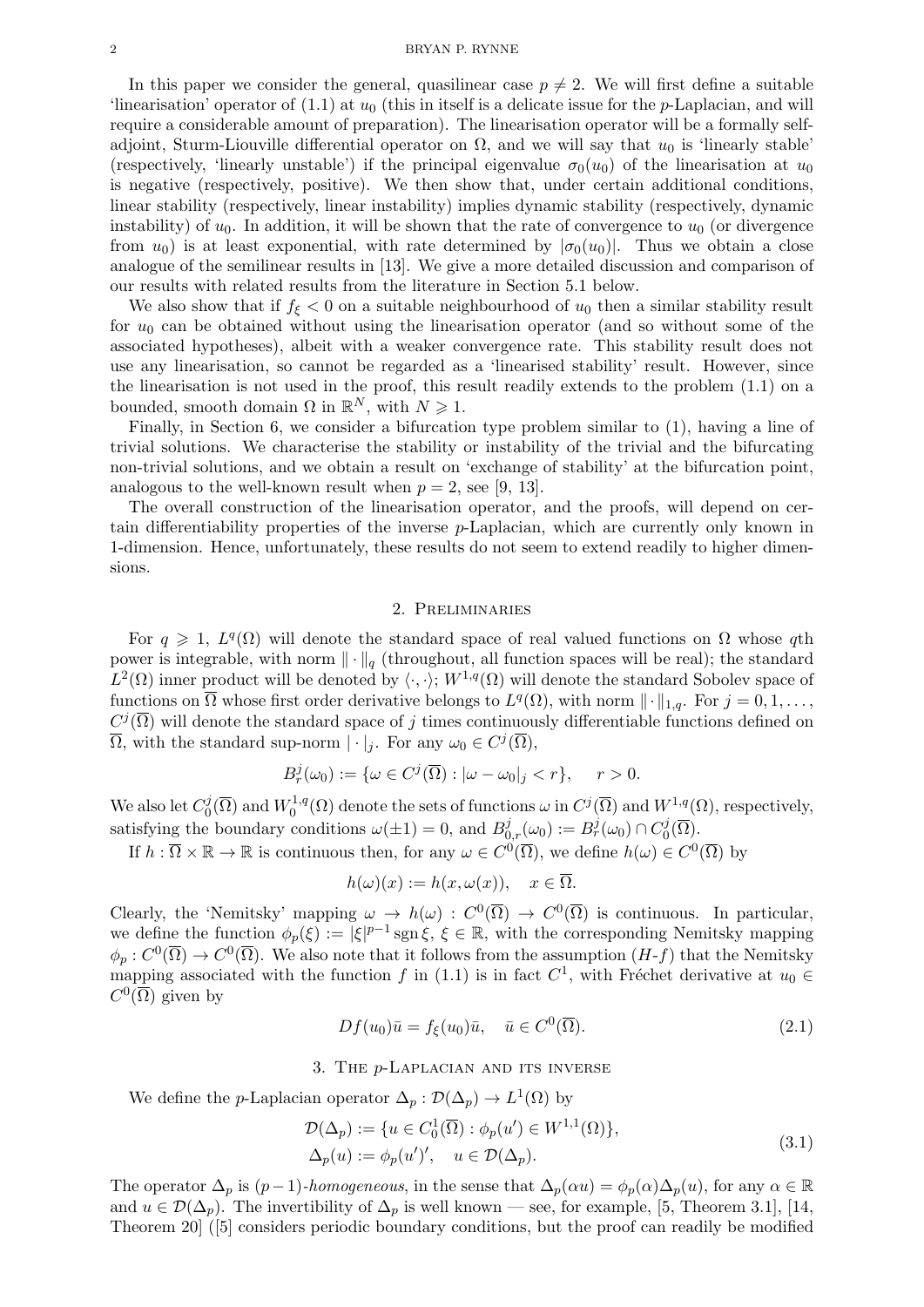to deal with Dirichlet boundary conditions). However, for use below we will briefly describe the construction.

We define operators  $\mathcal{I}: L^1(\Omega) \to W^{1,1}(\Omega)$  and  $T_p: C^0(\overline{\Omega}) \to C^1(\overline{\Omega})$  by

$$
\mathcal{I}(\omega)(x) := \int_{-1}^{x} \omega, \qquad \omega \in L^{1}(\Omega),
$$
  
\n
$$
T_{p}(\omega) := \mathcal{I}(\phi_{p^{*}+1}(\omega)), \quad \omega \in C^{0}(\overline{\Omega}),
$$
\n(3.2)

where  $p^* := (p-1)^{-1}$ , and hence  $\phi_{p^*+1}(\phi_p(\xi)) = \xi, \xi \in \mathbb{R}$ . Clearly, the operators  $\mathcal I$  and  $T_p$  are continuous, and  $\mathcal I$  is also linear.

**Theorem 3.1.** For any  $h \in L^1(\Omega)$ , the equation  $\Delta_p u = h$  has a unique solution  $u = u(h) =$  $\Delta_p^{-1}(h) \in \mathcal{D}(\Delta_p)$  given by

$$
\Delta_p^{-1}(h) := T_p(\gamma(h) + \mathcal{I}(h)), \quad h \in L^1(\Omega), \tag{3.3}
$$

where  $\gamma(h) \in \mathbb{R}$  is a constant satisfying the equation

$$
T_p(\gamma(h) + \mathcal{I}(h))(1) = 0.
$$
\n(3.4)

Hence, the range  $R(\Delta_p) = L^1(\Omega)$ , and the operator  $\Delta_p^{-1} : L^1(\Omega) \to C_0^1(\overline{\Omega})$  is continuous, and p ∗ -homogeneous.

3.1. Differentiability of  $\Delta_p^{-1}$ . The following theorem, and Theorem 3.4 below, were proved in [5] for periodic rather than Dirichlet boundary conditions. The proofs in the case of Dirichlet boundary conditions are minor modifications of the proofs in  $[5]$  – we will not repeat the proofs here.

**Theorem 3.2** ([5, Theorem 3.2]). (A) Suppose that  $1 < p < 2$ . Then  $T_p : C^0(\overline{\Omega}) \to C^1(\overline{\Omega})$  is  $C^1$ , and for any  $g \in C^0(\overline{\Omega})$ ,

$$
DT_p(g)\bar{g} = p^* \mathcal{I}(|g|^{p^*-1}\bar{g}), \quad \bar{g} \in C^0(\overline{\Omega}).
$$
\n(3.5)

(B) Suppose that  $p > 2$ . Suppose also that  $g_0 \in C^1(\overline{\Omega})$  has only simple zeros. Then there exists a neighbourhood  $U_0$  of  $g_0$  in  $C^1(\overline{\Omega})$  such that  $T_p: U_0 \to W^{1,1}(\Omega)$  is  $C^1$ , and for any  $g \in U_0$  the derivative  $DT_p(g)$  is given by (3.5), with  $\bar{g} \in C^1(\overline{\Omega})$ .

We observe that the range space in part (A) of Theorem 3.4 is  $C^1(\overline{\Omega})$ , while in part (B) it is  $W_0^{1,1}$  $\int_0^{1,1}(\Omega)$ . This slight loss of regularity in part  $(B)$  will cause some difficulty below, and a slight extension of Theorem 3.4  $(B)$  will be required to deal with this.

For any  $\epsilon \in (0,1]$ , let

$$
E_{\epsilon} := [-1, -1 + \epsilon] \cup [1 - \epsilon, 1].
$$

For  $j = 0, 1$ , the space  $C^{j}(E_{\epsilon})$  has the obvious meaning, and its norm will be denoted by  $|\cdot|_{j,\epsilon}$ . By a slight abuse of notation, we also define

$$
C_0^j(E_\epsilon) := \{ \omega \in C^j(E_\epsilon) : \omega(\pm 1) = 0 \},\
$$

with norm  $|\cdot|_{j,\epsilon}$ . We now define a 'restriction' operator  $P_{\epsilon}: C_0^1(\overline{\Omega}) \to C_0^1(E_{\epsilon})$  by

$$
P_{\epsilon}g := g|_{E_{\epsilon}}, \quad g \in C_0^1(\overline{\Omega}).
$$

**Theorem 3.3.** Suppose that  $p > 2$ ,  $g_0 \in C^0(\overline{\Omega})$  and  $g_0(\pm 1) \neq 0$ . Then there exists  $\epsilon \in (0,1]$ such that the mapping  $P_{\epsilon} \circ T_p : B_{\epsilon}^0(g_0) \to C_0^1(E_{\epsilon})$  is  $C^1$ .

*Proof.* Choose  $\epsilon \in (0,1]$  such that  $g \neq 0$  on  $E_{\epsilon}$  for any  $g \in B_{\epsilon}^{0}(g_{0})$ . The proof of the differentiability of  $P_{\epsilon} \circ T_p$  at any  $g \in B_{\epsilon}^0(g_0)$  then follows the corresponding proof of the differentiability of  $T_p$  in Theorem 3.2 (B) in [5], but in this case, since g is nonzero on  $E_{\epsilon}$ , it can be seen that (using the notation in [5])  $|\Xi|_{1,\epsilon}/|\bar{g}|_0 \to 0$  as  $|\bar{g}|_0 \to 0$  instead of  $||\Xi||_1/|\bar{g}|_1 \to 0$  as  $|\bar{g}|_1 \to 0$  (as obtained in [5]). This yields the differentiability of  $P_{\epsilon} \circ T_p$  at  $g \in B_{\epsilon}^0(g_0)$ . The continuity of the derivative  $D(P_\epsilon \circ T_p)$  on  $B^0_\epsilon(g)$  then follows readily from the form of  $DT_p$  in (3.5) (again using the fact that g is nonzero on  $E_{\epsilon}$ ).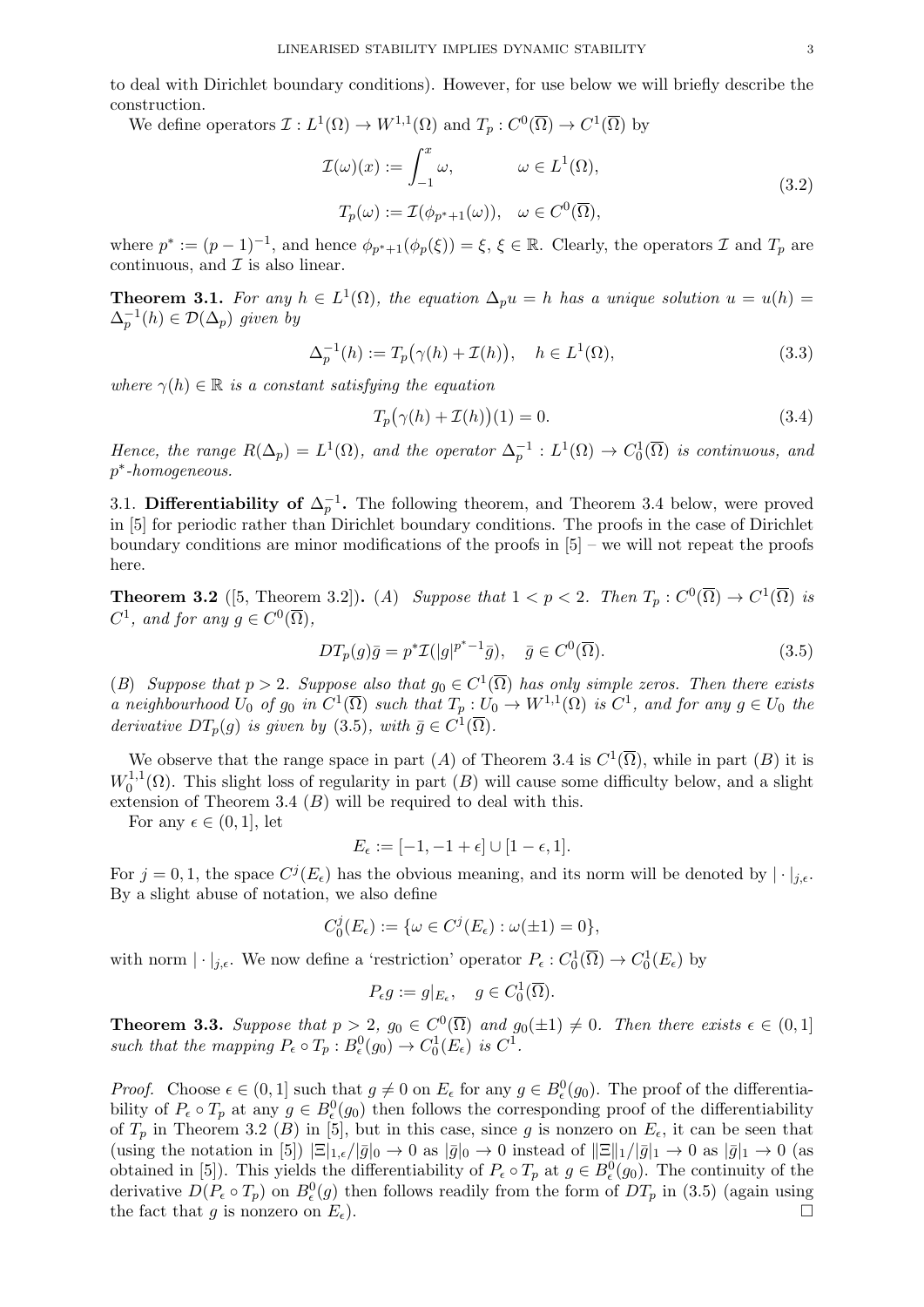**Theorem 3.4** ([5, Theorem 3.4]). For  $h \in L^1(\Omega)$ , let  $u = u(h) := \Delta_p^{-1}(h) \in C_0^1(\overline{\Omega})$ .

(A) Suppose that  $1 < p < 2$ . Then  $\Delta_p^{-1}: L^1(\Omega) \to C_0^1(\overline{\Omega})$  is  $C^1$ , and for any  $h \in L^1(\Omega)$ ,

$$
D\Delta_p^{-1}(h)\bar{h} = p^* \mathcal{I}(|u'|^{2-p} \big(D\gamma(h)\bar{h} + \mathcal{I}(\bar{h})\big)\big), \quad \bar{h} \in L^1(\Omega). \tag{3.6}
$$

(B) Suppose that  $p > 2$ . Suppose also that  $h_0 \in C^0(\overline{\Omega})$ ,  $u_0 = u(h_0)$ , are such that  $u'_0(x) =$  $0 \implies h_0(x) \neq 0$ , for  $x \in \overline{\Omega}$ . Then there exists a neighbourhood  $V_0$  of  $h_0$  in  $C^0(\overline{\Omega})$  such that:

- (a) the mapping  $h \to |u(h)|^{2-p} : V_0 \to L^1(\Omega)$  is continuous;
- (b) the operator  $\Delta_p^{-1}: V_0 \to W_0^{1,1}$  $U_0^{1,1}(\Omega)$  is  $C^1$ , and for any  $h \in V_0$  the derivative  $D\Delta_p^{-1}(h)$  is given by (3.6), with  $\bar{h} \in C^0(\overline{\Omega})$ .

**Remark 3.5.** To attempt to clarify the significance of the hypothesis in Theorem 3.4  $(B)$  we observe that  $u_0$  satisfies the differential equation  $\phi_p(u'_0)' = h_0$ , so the hypothesis implies that the function  $\phi_p(u_0)$  has only simple zeros. It follows from this that if  $x_0$  is a zero of  $u_0'$  then integrating this differential equation from  $x_0$  to x yields  $\phi_p(u'_0(x)) \approx h_0(x_0)(x - x_0)$ , for x near to  $x_0$ , with  $h_0(x_0) \neq 0$ , and hence  $|u'_0(x)|^{2-p} \approx |h_0(x_0)|^{\alpha}|x-x_0|^{\alpha}$ , where  $\alpha := (2-p)/(p-1)$ satisfies  $-1 < \alpha < 0$  (since  $p > 2$ ). Thus,  $|u'_0|^{2-p} \in L^1(\Omega)$ . Since  $p > 2$  may be arbitrarily large and  $u'_0$  has zeros, this does not seem obvious a priori. Further analysis then yields property  $(a)$ in the theorem, which then ensures that the formula (3.6) for the derivative  $D\Delta_p^{-1}$  makes sense in this case.

A slight extension of Theorem 3.4 (B) will be required below.

**Theorem 3.6.** Suppose that  $p > 2$  and  $h_0 \in C^0(\overline{\Omega})$  is such that  $u(h_0)'(\pm 1) \neq 0$ . Then there exists  $\epsilon > 0$  and a neighbourhood  $V_0$  of  $h_0$  in  $C^0(\overline{\Omega})$  such that the mapping  $P_\epsilon \circ \Delta_p^{-1} : V_0 \to C_0^1(E_\epsilon)$ is  $C^1$ .

*Proof.* For  $h \in C^0(\overline{\Omega})$ , let  $g(h) := \gamma(h) + \mathcal{I}(h) \in C^1(\overline{\Omega})$ . Differentiating the function  $u(h_0)$  $\Delta_p^{-1}(h_0)$  with respect to x (using (3.2) and (3.3)), shows that  $g(h_0) = \phi_p(u(h_0)')$  and, by hypothesis,

$$
g(h_0)(0) = \phi_p(u(h_0)'(0)) \neq 0.
$$

Also, the proof of Theorem 3.4 in [5] shows that the mapping  $\gamma: C^0(\overline{\Omega}) \to \mathbb{R}$  is  $C^1$ , so the result now follows from the form of  $\Delta_p^{-1}$  in (3.3) and Theorem 3.3.

3.2. The inverse of  $D\Delta_p^{-1}(h)$ . For a given  $h_0 \in L^1(\Omega)$  the derivative operator  $D\Delta_p^{-1}(h_0)$  given by (3.6) (with  $u_0 = u_0(h_0)$ ) is an integral operator. It will be convenient to discuss the inverse of this operator, which will be a Sturm-Liouville-type differential operator on  $\Omega$ . In particular, this inverse operator will enable us to ascertain, and utilise, the spectral properties of  $D\Delta_p^{-1}(h_0)$ . To unify the discussion of the cases  $1 < p < 2$  and  $p > 2$ , we define the spaces

$$
D_p := \begin{cases} L^1(\Omega), & \text{if } 1 < p < 2, \\ C^0(\overline{\Omega}), & \text{if } p > 2 \end{cases}
$$

(these correspond to the domain spaces of  $D\Delta_p^{-1}(h_0)$  in Theorem 3.4, in the two cases).

We will suppose that  $u_0 \in \mathcal{D}(\Delta_p)$  satisfies the following conditions

- (a) if  $1 < p < 2$  then  $u'_0 \neq 0$  a.e. on  $\Omega$ ;
- (b) if  $p > 2$  then the hypothesis in Theorem 3.4 (B) holds (with  $h_0 = \Delta_p(u_0)$ ). (3.7)

Note that if  $p > 2$  then the result in (a) of Theorem 3.4 (B) shows that  $u'_0 \neq 0$  a.e. on  $\Omega$ , so (3.7) implies that  $u'_0 \neq 0$  a.e. on  $\Omega$  for all  $2 \neq p > 1$ .

Now, let  $h_0 = \Delta_p(u_0) \in D_p$ , and for any  $\bar{h} \in D_p$ , let  $w := D\Delta_p^{-1}(h_0)\bar{h}$  (as given by (3.6)). By successively differentiating w (with respect to x), using (3.6) and the definition of  $\mathcal{I}$  (and (3.7) if  $1 < p < 2$ , we see that

$$
w \in W_0^{1,1}(\Omega), \quad |u'_0|^{p-2}w' \in W^{1,1}(\Omega),
$$
  

$$
(p-1)(|u'_0|^{p-2}w')' = \bar{h}.
$$
 (3.8)

In addition, by (3.7), the coefficient function  $|u'_0|^{p-2}$  in (3.8) satisfies:

- (a)  $|u'_0|^{p-2} > 0$  a.e. on  $\Omega$ ;
- (b)  $1/|u'_0|^{p-2} = |u'_0|^{2-p} \in L^1(\Omega)$  (by part (a) of Theorem 3.4 (B) when  $p > 2$ ).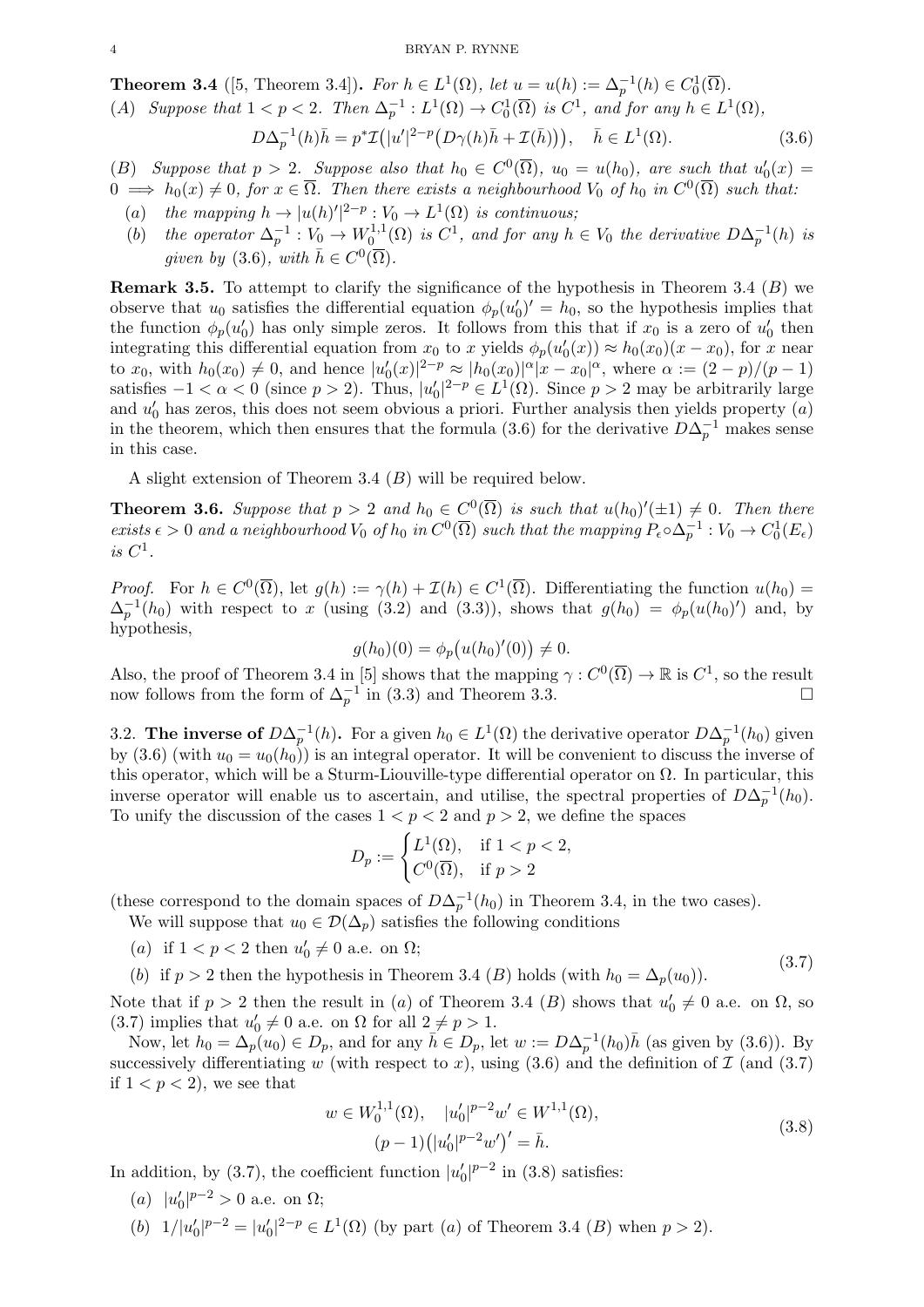The differential operator in (3.8) is a linear, second order, formally self-adjoint Sturm-Liouville operator, and the properties of the coefficient function  $|u'_0|^{2-p}$  in this operator, described in  $(a)$ , (b), are the standard hypotheses in the  $L^1$  theory of such operators, see [3, Chap. 8]. Hence, we will be able to apply this theory to the above operator.

**Definition 3.7.** For any  $u_0 \in \mathcal{D}(\Delta_p)$  satisfying (3.7) we define a linear operator  $\Lambda_{p,u_0}$ :  $\mathcal{D}(\Lambda_{p,u_0}) \to L^1(\Omega)$  as follows:

$$
\mathcal{D}(\Lambda_{p,u_0}) := \{ w \in W_0^{1,1}(\Omega) : |u'_0|^{p-2} w' \in W^{1,1}(\Omega) \},\tag{3.9}
$$

$$
\Lambda_{p,u_0} w := (p-1) \left( |u'_0|^{p-2} w' \right)', \quad w \in \mathcal{D}(\Lambda_{p,u_0}).\tag{3.10}
$$

It follows immediately from Definition 3.7 that

$$
\Lambda_{p,u_0} \, D\Delta_p^{-1}(h_0) \, \bar{h} = \bar{h}, \quad \bar{h} \in D_p,\tag{3.11}
$$

$$
u_0 \in \mathcal{D}(\Delta_p) \implies u_0 \in \mathcal{D}(\Lambda_{p,u_0}) \text{ and } \Lambda_{p,u_0} u_0 = (p-1)\Delta_p(u_0),
$$
 (3.12)

$$
\langle \Lambda_{p,u_0} w_1, w_2 \rangle = \langle w_1, \Lambda_{p,u_0} w_2 \rangle, \quad w_1, w_2 \in \mathcal{D}(\Lambda_{p,u_0}). \tag{3.13}
$$

Remark 3.8. In view of the symmetry property (3.13) it would be possible, with some extra work, to formulate the operators  $D\Delta_p^{-1}(h_0)$  and  $\Lambda_{p,u_0}$  as, respectively, bounded and unbounded, self-adjoint operators in the Hilbert space  $L^2(\Omega)$ , but we will only require the properties (3.11)-(3.13) here, so we will not pursue this further.

3.3. A linearisation operator at equilibria of  $(1.1)$ . Naturally, by an *equilibrium* of  $(1.1)$ we mean a solution  $u_0$  of the problem

$$
\Delta_p(u) + f(u) = 0, \quad u \in \mathcal{D}(\Delta_p), \tag{3.14}
$$

which we regard as a constant (in time) solution of  $(1.1)$ . We now wish to define a 'linearisation' of (3.14) at  $u = u_0$ . To do this we will suppose that  $u_0$  satisfies the following conditions (recall that  $\mathcal{D}(\Delta_p) \subset C_0^1(\overline{\Omega})$ :

$$
u'_0(\pm 1) \neq 0, \quad u'_0 \neq 0 \quad \text{a.e on } \Omega; \tag{3.15}
$$

if 
$$
p > 2
$$
 then  $u'_0(x) = 0 \implies f(u_0(x)) \neq 0, \quad x \in \overline{\Omega}$ . (3.16)

It follows from equation (3.14) together with (3.15) that  $u'_0$  is  $C^1$  near to  $\pm 1$ . Also, if  $p > 2$  then (3.16) ensures that the hypotheses of Theorem 3.4 hold, with  $h_0 = -f(u_0)$ . Hence,  $u_0$  satisfies  $(3.7)$ , so we may define the *linearisation* of  $(3.14)$  at  $u = u_0$  to be the operator

$$
\mathcal{L}_{u_0}w := \Lambda_{p,u_0}w + f_{\xi}(u_0)w, \quad w \in \mathcal{D}(\Lambda_{p,u_0}).
$$

By the remarks in Section 3.2,  $\mathcal{L}_{u_0}$  is a Sturm-Liouville operator of the form discussed in [3, Chap. 8], and it has the usual spectral properties of such operators, as described in [3, Theorem 8.4.5]. Hence, we may make the following definition.

**Definition 3.9.** Given a solution  $u_0$  of (3.14) satisfying the conditions (3.15), (3.16), we let  $\sigma_0 = \sigma_0(u_0) \in \mathbb{R}, \psi_0 = \psi_0(u_0) \in \mathcal{D}(\Lambda_{p,u_0}),$  denote the unique principal eigenvalue and positive, normalised eigenfunction of the problem

$$
\mathcal{L}_{u_0}\psi_0 = \sigma_0\psi_0,\tag{3.17}
$$

$$
|\psi_0|_0 = 1, \ \psi_0 > 0 \text{ in } \Omega \text{ and } \pm \psi'_0(\pm 1) < 0. \tag{3.18}
$$

**Remark 3.10.** The hypothesis (3.15) ensures that the coefficient function  $|u'_0|^{p-2}$  in (3.9) is nonzero at  $\pm 1$  and  $C^1$  near to  $\pm 1$ . Thus, by the form of  $\Lambda_{p,u_0}$  in (3.10) the eigenfunction  $\psi_0$  is  $C_1^1$  near to  $\pm 1$ , so the inequalities at  $\pm 1$  in (3.18) make sense. Any function in  $C_0^0(\overline{\Omega})$  which is  $C<sup>1</sup>$  near to  $\pm 1$  and satisfies the inequalities in (3.18) will be said to be *strongly positive* on  $\Omega$ .

The following properties of the eigenvalues of  $\mathcal{L}_{u_0}$  are also proved in [3, Theorem 8.4.5]. They are of course standard, but we state them here since they are implicit in the principle of linearised stability (that dynamic stability is determined by the sign of  $\sigma_0$ , and not by any other eigenvalues).

**Corollary 3.11.** All the eigenvalues of  $\mathcal{L}_{u_0}$  are real, and any eigenvalue  $\sigma \neq \sigma_0$  of  $\mathcal{L}_{u_0}$  satisfies  $\sigma < \sigma_0$ .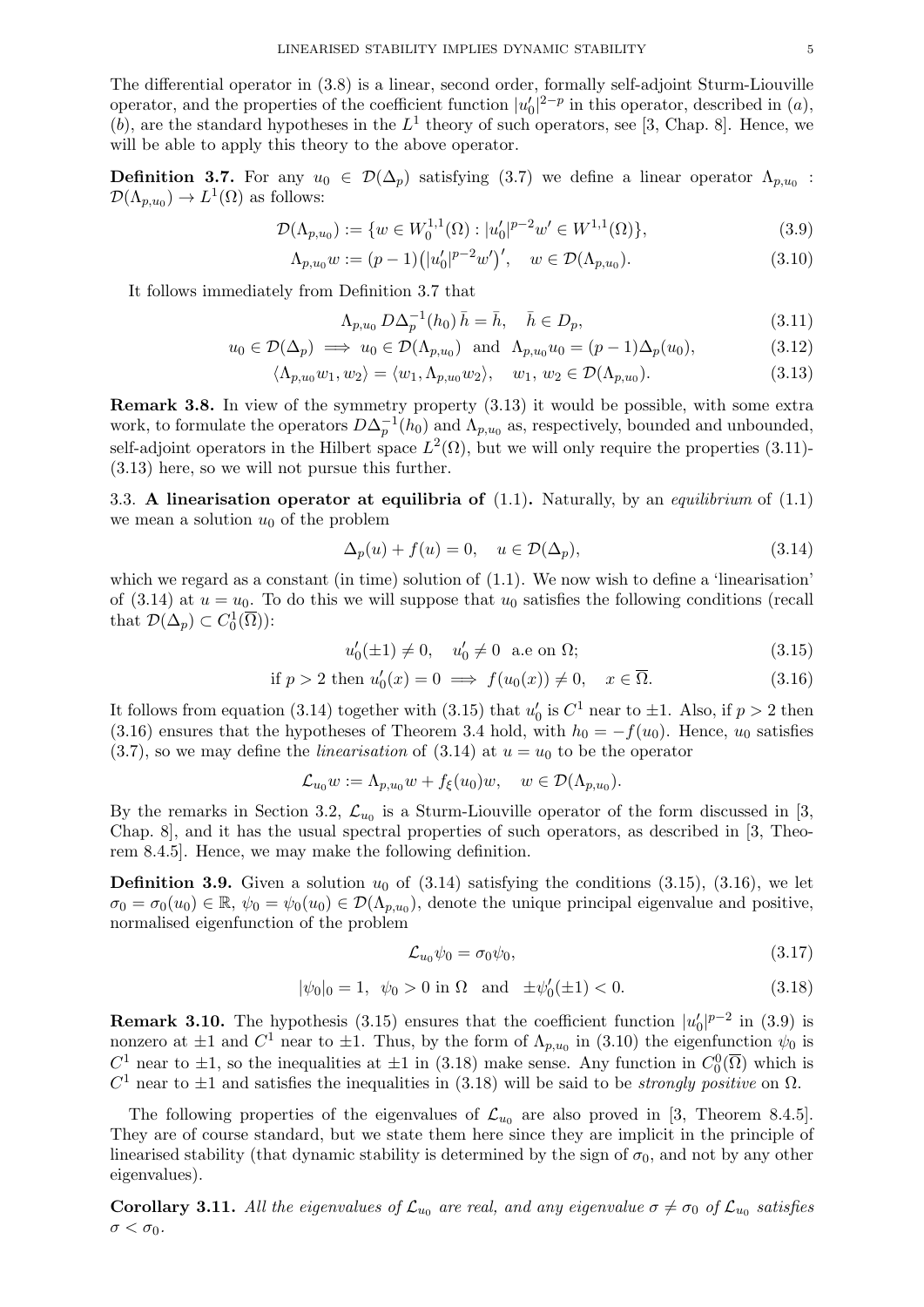#### 4. Solutions of (1.1)

We now discuss, briefly, the existence, uniqueness and various properties of solutions of the problem (1.1).

4.1. Existence and uniqueness of solutions. To state precisely what we mean by a solution of the problem (1.1) we define the spaces

$$
\Sigma_T := C([0,T), C_0^0(\overline{\Omega})) \cap C((0,T), W_0^{1,p}(\Omega)) \cap W_{\text{loc}}^{1,2}((0,T), L^2(\Omega)), \quad 0 < T \leq \infty.
$$

The space  $W^{1,2}((0,T), L^2(\Omega))$  is defined in [17, Example 10.2], for  $0 < T < \infty$ , using the notation  $H^1((0,T), L^2(\Omega))$ ; the space  $W^{1,2}_{loc}((0,\infty), L^2(\Omega))$  can be defined by an adaptation of the definition in [17].

**Definition 4.1.** A solution of (1.1) is a function  $v \in \Sigma_T$ , for some  $T > 0$ , such that  $v(0) = v_0$ and for a.e.  $t \in [0, T)$ :

- (a) the function  $v : [0, T) \to L^2(\Omega)$  is differentiable at t;
- (b)  $v(t) \in \mathcal{D}(\Delta_p)$  and  $\Delta_p(v(t)) \in L^2(\Omega)$ ;
- (c)  $\frac{dv}{dt}(t) = \Delta_p(v(t)) + f(v(t))$  (in the  $L^2(\Omega)$  sense).

Thus, we regard a solution v of (1.1) as a time-dependent mapping  $t \to v(t) : [0, T) \to C_0^0(\overline{\Omega}),$ satisfying  $(1.1)$  in the sense described in Definition 4.1. In view of this we will rewrite  $(1.1)$  in the form

$$
\frac{dv}{dt} = \Delta_p(v) + f(v), \quad v(0) = v_0 \in C_0^0(\overline{\Omega}).
$$
\n(4.1)

The following theorem states a basic, known result on the existence and uniqueness of solutions of (4.1).

## **Theorem 4.2.** For any  $v_0 \in C_0^0(\overline{\Omega})$ , the problem (4.1) has a unique solution  $v_{v_0} \in \Sigma_{\infty}$ .

NB: the solution  $v_0$  in Theorem 4.2 exists on  $[0, \infty)$  due to the boundedness assumption in hypothesis  $(H-f)$ ; without this assumption the solution might 'blow-up' in finite time.

*Proof.* If we suppose that  $v_0 \in L^2(\Omega)$ , and we replace  $C_0^0(\overline{\Omega})$  with  $L^2(\Omega)$  in the definition of  $\Sigma_{\infty}$ , then the existence and uniqueness results in Theorem 4.2 are described in [7, Remark 2.2] (under weaker hypotheses), together with details and bibliography, and some further properties of the solutions. The discussion in [7] is based on the results of [2] (in particular, [2, Theorem 3.11]). A similar result is proved in [19, Theorem 2.1], for  $p > 2$ . If we now suppose that  $v_0 \in C_0^0(\overline{\Omega})$ then the result as stated (with  $C_0^0(\overline{\Omega})$  in the definition of  $\Sigma_{\infty}$ ) follows from these results together with [16, Lemma 2.3], or Theorem 1.3 in Chapter III of [10] (which prove continuity at  $t = 0$  in  $C_0^0$  $(\overline{\Omega}))$ .

4.2. Sub and super-solutions of (4.1) and a comparison theorem. We now define sub and super-solutions of (4.1). These need not satisfy the Dirichlet boundary conditions at  $\pm 1$ , so it will be convenient to redefine the operator  $\Delta_p$  and the solution spaces  $\Sigma_T$  to omit these boundary conditions. Consequently, we define  $\tilde{\Delta}_p$  by replacing the space  $C_0^1(\overline{\Omega})$  with  $C^1(\overline{\Omega})$  in the definition of  $\Delta_p$  in (3.1), and we define  $\tilde{\Sigma}_T$  by replacing the spaces  $C_0^0(\overline{\Omega}), W_0^{1,p}$  $\mathcal{O}^{1,p}(\Omega)$  with  $C^0(\overline{\Omega}), W^{1,p}(\Omega)$ , respectively, in the definition of  $\Sigma_T$ . We also use the following notation (see p. 1 of [10])

$$
\Omega_T := \Omega \times (0, T), \quad \Gamma_T := (\overline{\Omega} \times \{0\}) \cup (\{\pm 1\} \times [0, T)), \quad 0 < T \leqslant \infty;
$$

the set  $\Gamma_T$  is called the 'parabolic boundary' of  $\Omega_T$ .

**Definition 4.3.** Suppose that, for some  $T > 0$ ,  $\tilde{v} \in \tilde{\Sigma}_T$  satisfies (a) and (b) in Definition 4.1, with  $\Delta_p$  replaced by  $\tilde{\Delta}_p$ , for a.e.  $t \in [0, T)$ . Then:

(a)  $\tilde{v}$  is a sub-solution of (4.1) on  $\Omega_T$  if

$$
\frac{d\tilde{v}}{dt}(t) - \tilde{\Delta}_p(\tilde{v}(t)) - f(\tilde{v}(t)) \le 0 \quad \text{(in the } L^2(\Omega) \text{ sense)}, \text{ a.e. } t \in [0, T); \tag{4.2}
$$

(b)  $\tilde{v}$  is a super-solution of (4.1) on  $\Omega_T$  if (4.2) holds with the inequality reversed.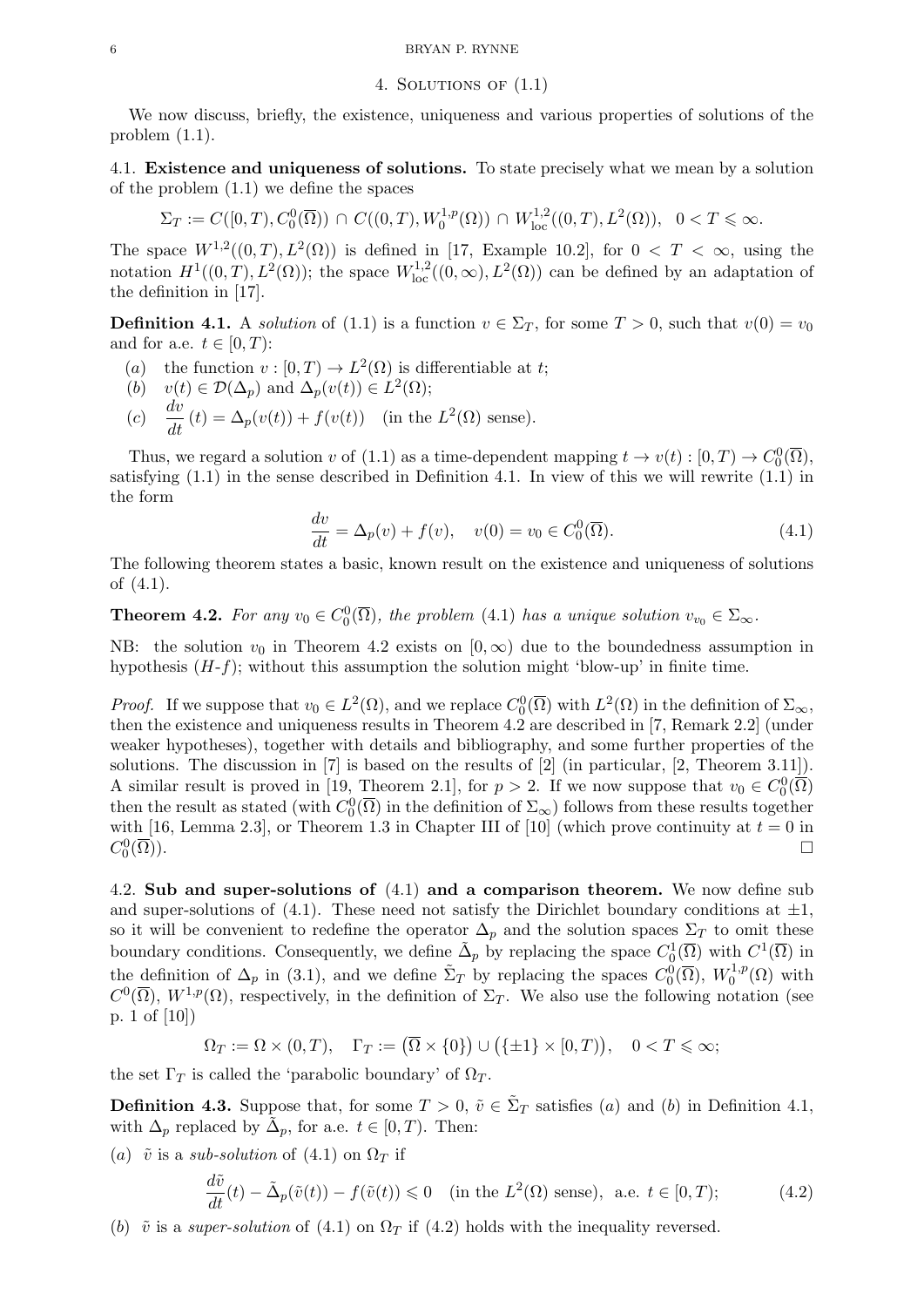Clearly, solutions of (4.1) (including equilibrium solutions) are both sub and super-solutions of (4.1).

We now state a comparison theorem for sub and super-solutions of (4.1). We note that Definition 4.3 could be weakened considerably, and the following comparison theorem could be generalised, but these suffice for our purposes here.

**Theorem 4.4.** Suppose that  $\tilde{u}$  is a sub-solution and  $\tilde{v}$  is a super-solution of (4.1) on  $\Omega_T$ , for some  $0 < T \leq \infty$ , and  $\tilde{u} \leq \tilde{v}$  on  $\Gamma_T$ . Then  $\tilde{u} \leq \tilde{v}$  on  $\Omega_T$ .

Proof. The proof is based on the proof of [16, Theorem 2.5], which in turn was based on the proof of [10, Lemma 3.1, Ch. VI]; the equation  $v_t = \Delta_p(v)$  was considered in [10], while [16] considered the equation  $v_t = \Delta_p(v) + \lambda \phi_p(v)$ . For completeness, we will describe the differences between the proof here and in [16], but we will omit most details (including notation) which are identical to those in [16].

We first note that Definition 4.3 is stronger than the definitions of sub and super-solutions used in [10] and [16] ('weak' sub and super-solutions are considered there), so our sub and super-solutions have all the properties used in the proofs in [10] and [16]. In particular, we have  $\tilde{u}, \tilde{v} \in C(\Omega_T \cup \Gamma_T)$  automatically from  $\tilde{u}, \tilde{v} \in \tilde{\Sigma}_T$ .

Now, suppose that  $0 < T' < T$ . For any  $t \in [0, T']$ , and  $0 < h < T - T'$ , a similar calculation to that in the proof of [16, Theorem 2.5] yields

$$
\int_{\Omega} [(\tilde{u} - \tilde{v})_h]_+^2(t) + [\text{plap integral}]
$$
\n
$$
= \int_{\Omega} [(\tilde{u} - \tilde{v})_h]_+^2(0) + \int_0^t \int_{\Omega} [f(\tilde{u}) - f(\tilde{v})]_h [(\tilde{u} - \tilde{v})_h]_+,
$$
\n(4.3)

where we note the following.

- (i)  $(\tilde{u} \tilde{v})_h$  denotes the 'Steklov average' of  $\tilde{u} \tilde{v}$  (see [10], or [16], for further details) and  $[(\tilde{u}-\tilde{v})_h]_+$  denotes the positive part of  $(\tilde{u}-\tilde{v})_h$ .
- (ii) The 'plap integral' term in  $(4.3)$  comes from integrating by parts various p-Laplacian terms, and is identical to the corresponding term in [16].
- (*iii*) Both [10] and [16] assume that  $\tilde{u} \leq \tilde{v}$  on  $\Omega \times \{0\}$  (in their notation, in  $\mathbb{R}^N$  with  $N \geq 1$ ), but on  $\partial \Omega \times [0, T]$  it is assumed in [16] that  $\tilde{u} = \tilde{v} = 0$ , whereas [10] merely assumes that  $\tilde{u} \leq \tilde{v}$ , which is what we assume here (in 1-dimension). The proof in [16] is very similar to that in [10] and in fact holds with the latter assumption. Thus, the calculations in [16] are valid here.

The only term in  $(4.3)$  that differs from the corresponding term in the calculation in [16] is the final term, involving  $f$ , so by the arguments in [16],

$$
\lim_{h \to 0^+} \int_{\Omega} [(\tilde{u} - \tilde{v})_h]_+^2(0) = 0, \quad \text{(as in [16], using } \tilde{u}(0) \le \tilde{v}(0))
$$
\n[plap integral]  $\ge 0$  (as in [16]).

To estimate the final term in (4.3) we note that, since  $|\tilde{u}(\cdot)|_0$ ,  $|\tilde{v}(\cdot)|_0$  are bounded on  $[0, T']$ , it follows from hypothesis  $(H-f)$  that there exists a constant  $L_{T'} > 0$  such that

$$
|f(\tilde{u}(t)) - f(\tilde{v}(t))| \leq L_{T'}|\tilde{u}(t) - \tilde{v}(t)|, \quad \text{on } \overline{\Omega}, \text{ for } t \in [0, T'].
$$

Now, letting  $h \to 0^+$  in (4.3) and using these results, together with the convergence results in [16], yields

$$
\int_{\Omega} (\tilde{u} - \tilde{v})^2_+(t) \leq L_{T'} \int_0^t \int_{\Omega} (\tilde{u} - \tilde{v})^2_+, \quad t \in [0, T'].
$$

It follows from this (together with Gronwall's inequality) that the desired inequality holds on  $\Omega_{T}$ , and hence on  $\Omega_T$ , since  $T' < T$  was arbitrary, which completes the proof of Theorem 4.4.  $\Box$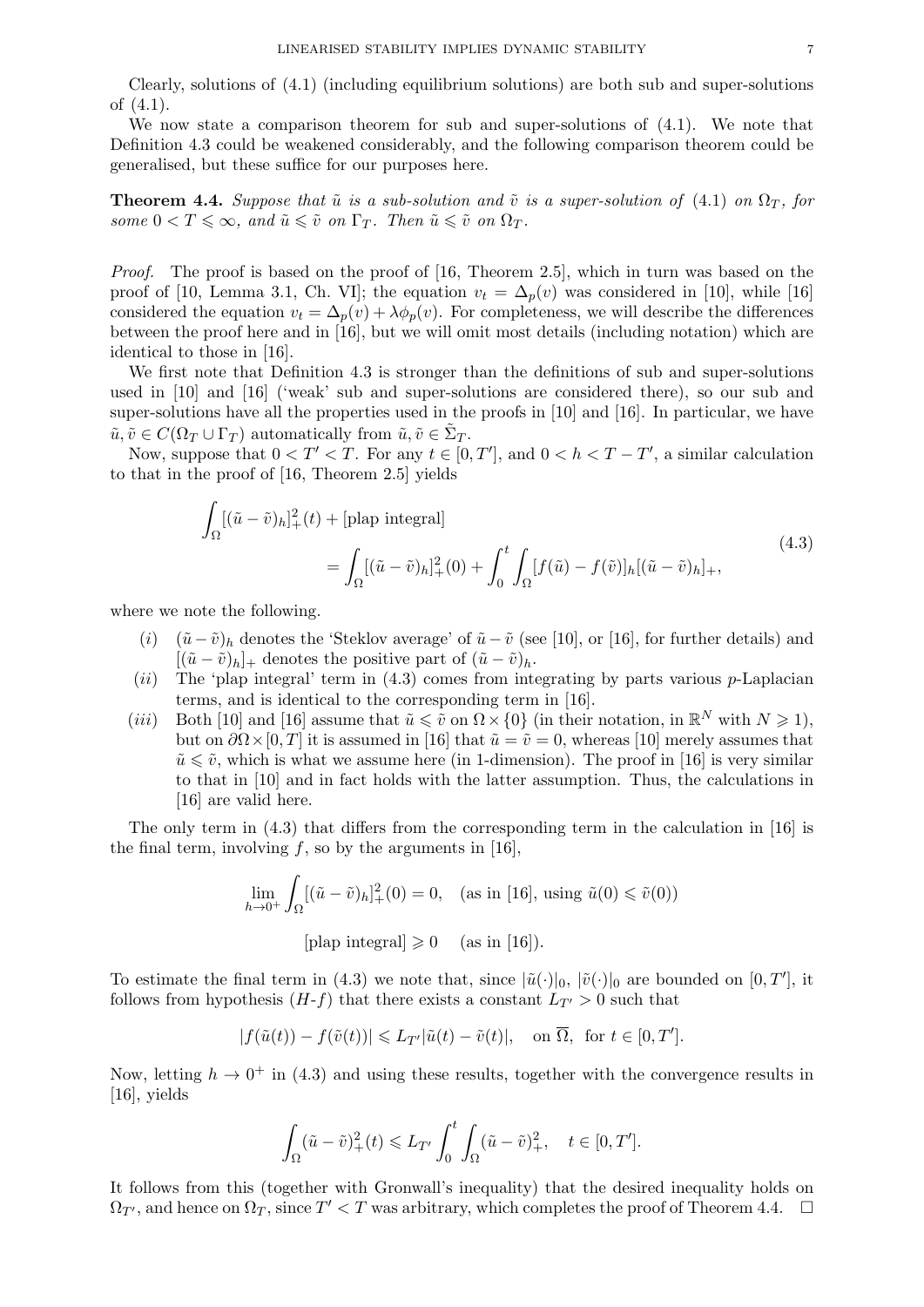#### 5. Linearised stability of equilibria implies dynamic stability

We suppose throughout this section that  $u_0$  is a solution of (3.14) which satisfies the conditions (3.15), (3.16), and we let  $\sigma_0 = \sigma_0(u_0)$ ,  $\psi_0 = \psi_0(u_0)$ , denote the principal eigenvalue and eigenfunction of the linearisation of  $(3.14)$  at  $u_0$ , as defined in Definition 3.9. The following result shows that the dynamic stability, or instability, of  $u_0$  is determined by the sign of  $\sigma_0$ . In the stable case all solutions with initial values  $v_0$  sufficiently close  $u_0$  converge to  $u_0$ , exponentially in time with rate determined by the magnitude of  $\sigma_0$ ; in the unstable case some solutions diverge away from  $u_0$ , exponentially in time.

**Theorem 5.1.** Suppose that  $u_0$  is an equilibrium solution of (4.1) satisfying (3.15) and (3.16).

(a) Suppose that  $\sigma_0 < 0$ . Then for any  $\kappa \in (0, |\sigma_0|)$  there exists  $\delta_0 > 0$  and  $C > 0$  such that

$$
|v_0 - u_0|_0 < \delta_0 \implies |v_{v_0}(t) - u_0|_0 \le C e^{-\kappa t}, \quad t \ge 0. \tag{5.1}
$$

That is,  $u_0$  is asymptotically stable.

(b) Suppose that  $\sigma_0 > 0$ . Then for any  $\kappa \in (0, \sigma_0)$  there exists  $\delta_0 > 0$  such that, for any  $\delta \in (0, \delta_0)$ , there exists  $v_{0,\delta} \in C_0^1(\overline{\Omega})$  such that

 $|v_{0,\delta} - u_0|_1 < \delta |\psi_0|_1$  and  $|v_{v_{0,\delta}}(t_\delta) - u_0|_0 \geq \delta_0$ , where  $e^{\kappa t_\delta} = 4\delta_0/\delta$ .

That is,  $u_0$  is unstable.

Proof of Theorem 5.1.

The case  $1 < p < 2$ .

We will prove the theorem by constructing suitable sub and super-solutions of (4.1). To do this we first construct solutions  $(s, \eta)$  of the equation

$$
\Delta_p(u_0 + s\rho + \eta) + f(u_0 + s\rho + \eta) = s\mathcal{L}_{u_0}\rho + \alpha\eta, \quad (s, \eta) \in \mathbb{R} \times C_0^1(\overline{\Omega}),
$$
 (5.2)

where  $\rho \in \mathcal{D}(\Lambda_{p,u_0})$  and  $\alpha := \sigma_0 + 1$ , so that  $\alpha$  is not an eigenvalue of  $\mathcal{L}_{u_0}$  (the precise value of  $\alpha$  is unimportant, so long as it is not an eigenvalue of  $\mathcal{L}_{u_0}$ .

**Lemma 5.2.** For any  $\rho \in \mathcal{D}(\Lambda_{p,u_0})$  there exists  $\delta_\rho > 0$  and a  $C^1$  function  $\eta_\rho : (-\delta_\rho, \delta_\rho) \to C_0^1(\overline{\Omega}),$ such that if  $|s| < \delta_\rho$  then:

- (a)  $\eta_{\rho}(0) = 0, \eta'_{\rho}(0) = 0$ (where  $\eta'_{\rho}$  denotes the derivative, with respect to s, of the mapping  $s \to \eta_{\rho}(s)$ );
- (b)  $u_0 + s\rho + \eta_\rho(s) \in \mathcal{D}(\Delta_p);$
- (c)  $(s, \eta_{\rho}(s))$  satisfies (5.2).

Proof. We consider the equation

$$
F(s,\eta) = 0,\t\t(5.3)
$$

where  $F : \mathbb{R} \times C^0(\overline{\Omega}) \to C^0(\overline{\Omega})$  is defined by

$$
F(s,\eta) := \Delta_p^{-1} \left[ f(u_0 + s\rho + \eta) - s\mathcal{L}_{u_0}\rho - \alpha\eta \right] + u_0 + s\rho + \eta, \quad (s,\eta) \in \mathbb{R} \times C^0(\overline{\Omega}).
$$

Since  $\Delta_p^{-1}: C^0(\overline{\Omega}) \to C^0(\overline{\Omega})$  and the Nemitsky mapping  $f: C^0(\overline{\Omega}) \to C^0(\overline{\Omega})$  are  $C^1$  (by Theorem 3.4 (A) and assumption  $(H-f)$ , the function F is  $C<sup>1</sup>$ , and since  $u_0$  satisfies (3.14),

$$
F(0,0) = \Delta_p^{-1}(f(u_0)) + u_0 = 0,
$$
  

$$
D_{\eta}F(0,0) = I + K_{u_0},
$$

where  $K_{u_0}: C^0(\overline{\Omega}) \to C^0(\overline{\Omega})$  is defined by

$$
K_{u_0}\bar{\eta} := D\Delta_p^{-1}(f(u_0))\big((f_{\xi}(u_0) - \alpha)\bar{\eta}\big), \quad \bar{\eta} \in C^0(\overline{\Omega}).
$$

By Theorem 3.4 (A), the operator  $K_{u_0}$  is a bounded operator from  $C^0(\overline{\Omega})$  into  $C^1(\overline{\Omega})$ , so by the compactness of the embedding  $C^1(\overline{\Omega}) \hookrightarrow C^0(\overline{\Omega})$ ,  $K_{u_0}$  is compact. Hence,  $D_{\eta}F(0,0)$  is nonsingular iff the null space  $N(D_nF(0,0)) = \{0\}$ . Now, by (3.11) and the fact that  $\alpha$  is not an eigenvalue of  $\mathcal{L}_{u_0}$ ,

$$
\bar{\eta} \in N(D_{\eta}F(0,0)) \implies \mathcal{L}_{u_0}\bar{\eta} = \alpha \bar{\eta} \implies \bar{\eta} = 0,
$$

so  $D_{\eta}F(0,0)$  is non-singular. Thus, by the implicit function theorem, there exists  $\delta_{\rho} > 0$  and a C<sup>1</sup> solution function  $\eta_{\rho}: (-\delta_{\rho}, \delta_{\rho}) \to C^0(\overline{\Omega})$  of (5.3) with  $\eta_{\rho}(0) = 0$ . In addition: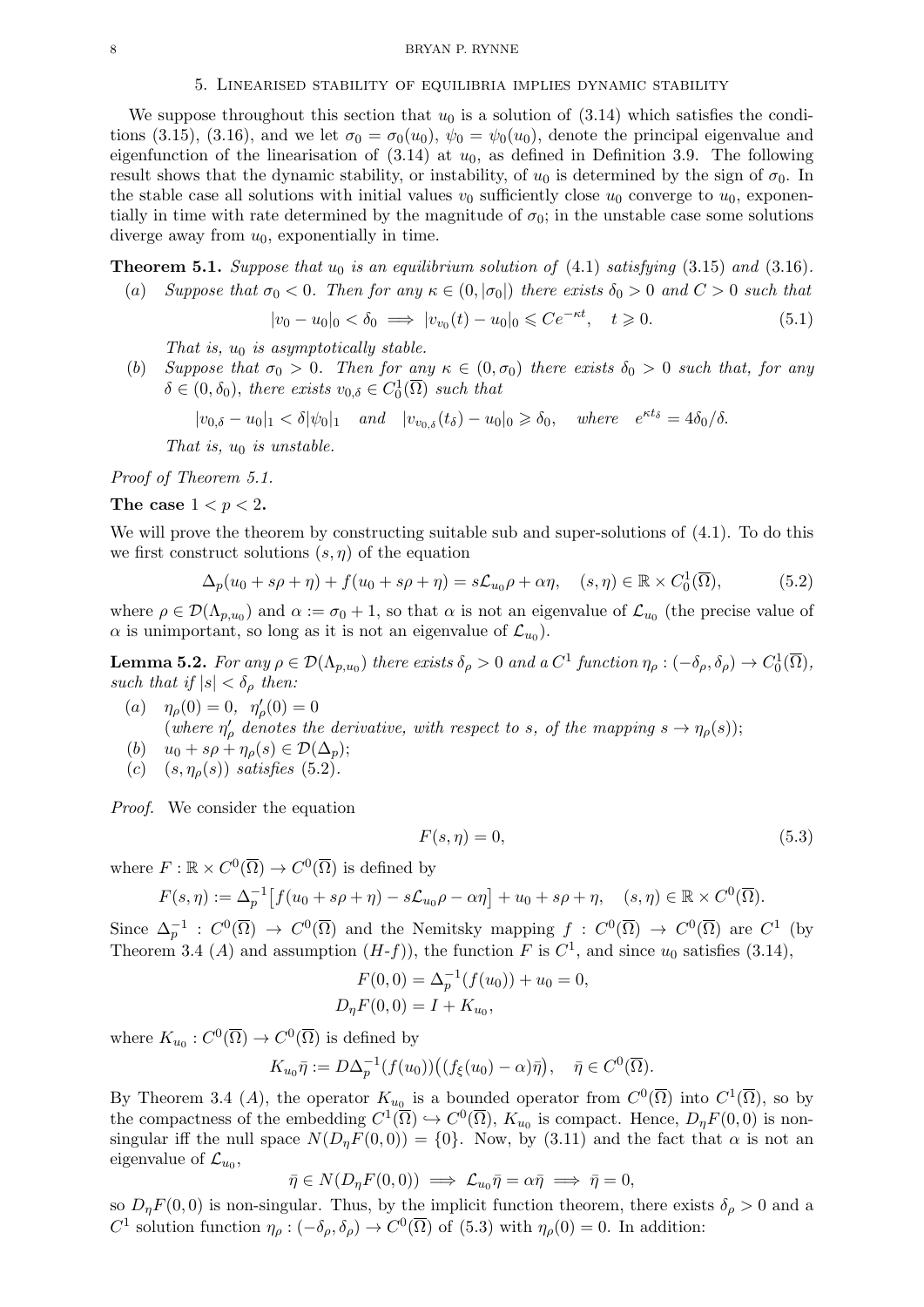- (i) by Theorem 3.4, the differentiability of f and the form of F in  $(5.3)$ , the function  $\eta_{\rho}: (-\delta_{\rho}, \delta_{\rho}) \to C_0^1(\overline{\Omega})$  is also  $C^1$ ;
- (ii) by Theorem 3.1 and equation (5.3), for  $|s| < \delta_\rho$  we have  $u_0 + s\rho + \eta_\rho(s) \in \mathcal{D}(\Delta_p)$  and  $(s, \eta_{\rho}(s))$  satisfies  $(5.2)$ .

Hence, it only remains to prove that  $\eta'_{\rho}(0) = 0$ . Differentiating (5.3) with respect to s, at  $s = 0$ , yields

$$
D\Delta_p^{-1}(f(u_0)) [f_{\xi}(u_0)(\rho + \eta'_{\rho}(0)) - \mathcal{L}_{u_0}\rho - \alpha\eta'_{\rho}(0)] + \rho + \eta'_{\rho}(0) = 0
$$
  
\n
$$
\implies \mathcal{L}_{u_0}(\rho + \eta'_{\rho}(0)) = \mathcal{L}_{u_0}\rho + \alpha\eta'_{\rho}(0) \qquad \text{(by (3.11))}
$$
  
\n
$$
\implies \eta'_{\rho}(0) = 0 \qquad \text{(a is not an eigenvalue)}
$$

which completes the proof of Lemma 5.2.

The next result follows from part (a) of Lemma 5.2 and the strong positivity of  $\psi_0$  (recall  $(3.18)$ .

Corollary 5.3. For arbitrarily small  $\beta > 0$  there exists  $0 < \delta_{\beta} < \delta_{\alpha}$  such that if  $|s| < \delta_{\beta}$  then

$$
\beta s \psi_0 > |\eta_\rho(s)| \quad \text{and} \quad \beta \psi_0 > |\eta_\rho'(s)| \quad \text{on } \Omega. \tag{5.4}
$$

Proof of part (a) of Theorem 5.1 (the case  $\sigma_0 < 0$ ).

We now construct the desired sub and super-solutions of (4.1). Since  $\sigma_0 < 0$  we know that 0 is not an eigenvalue of  $\mathcal{L}_{u_0}$ , so by [3, Theorem 8.8.1] there exists  $\zeta \in \mathcal{D}(\Lambda_{p,u_0})$  such that  $\mathcal{L}_{u_0}\zeta \equiv 1$  on  $\Omega$ . By the argument in Remark 3.10,  $\zeta$  is  $C^1$  near to  $\pm 1$ . We now write  $\tau := (\delta, \gamma_1, \gamma_2) \in Q := (0, 1)^3$ ,  $|\tau| := \max{\{\delta, \gamma_1, \gamma_2\}}$ , and we define

$$
\rho_{\tau} := \psi_0 - \kappa \gamma_1 \zeta, \quad \tau \in Q.
$$

A slight extension of the proof of Lemma 5.2 (we use this specific function  $\rho_{\tau}$ , and add the variable  $\gamma_1$  to the function F used in the implicit function theorem argument) shows that there exists  $\delta_{\rho} > 0$  and, for each  $\tau \in Q$  with  $|\tau| < \delta_{\rho}$ , a function  $\eta_{\rho_{\tau}}$  with the properties described in Lemma 5.2 and Corollary 5.3. Hence, we may define

$$
S_\tau^\pm(t):=u_0\pm \delta e^{-\kappa t}\rho_\tau+\eta_{\rho_\tau}(\pm \delta e^{-\kappa t})\pm \kappa\gamma_2\delta e^{-\kappa t},\quad t\geqslant 0,\quad |\tau|<\delta_\rho.
$$

That is, in the definition of  $S_{\tau}^{\pm}$  we set  $s = \pm \delta e^{-\kappa t}$ ,  $t \ge 0$ , in the solutions of (5.2) constructed in Lemma 5.2, and add the term  $\pm \kappa \gamma_2 \delta e^{-\kappa t}$ . Since this latter term is constant with respect to x, it differentiates to zero when we apply the p-Laplacian  $\tilde{\Delta}_p$  to  $S^{\pm}_{\tau}(t)$ , so by part (b) of Lemma 5.2,  $S_{\tau}^{\pm}(t) \in \mathcal{D}(\tilde{\Delta}_{p})$  and  $S_{\tau}^{\pm} \in \tilde{\Sigma}_{\infty}$ .

**Lemma 5.4.** There exists  $\tau \in Q$  such that: (a)  $\pm (S_{\tau}^{\pm} - u_0) \geq 0$  on  $\Gamma_{\infty}$ , and there exists  $\delta_0 > 0$  such that  $\pm (S_{\tau}^{\pm}(0) - u_0) > \delta_0$  on  $\overline{\Omega}$ ; (b)  $S^+_\tau$  is a super-solution and  $S^-_\tau$  is a sub-solution of (4.1) on  $\Omega_\infty$ .

*Proof.* (a) By Corollary 5.3, if  $|\tau|$  is sufficiently small then,

$$
\pm (S_{\tau}^{\pm}(0) - u_0) = \delta(\psi_0 - \kappa \gamma_1 \zeta) + \delta \kappa \gamma_2 \pm \eta_{\rho_{\tau}}(\pm \delta) > \frac{1}{2} \delta \kappa \gamma_2 > 0 \quad \text{on } \overline{\Omega},
$$
  

$$
\pm S_{\tau}^{\pm}(t) = \kappa \gamma_2 \delta e^{-\kappa t} > 0 \quad \text{on } \{\pm 1\}, \text{ for } t \ge 0,
$$

so part (*a*) of the lemma holds, with  $\delta_0 = \frac{1}{2}$  $rac{1}{2}\delta \kappa \gamma _{2}.$ 

(b) For  $t \geq 0$  and  $|\tau| < \delta_{\rho}$ , applying the mean value theorem to f shows that

$$
f(S_{\tau}^{\pm}(t)) = f(S_{\tau}^{\pm}(t) \mp \kappa \gamma_2 \delta e^{-\kappa t}) + \kappa \gamma_2 \delta e^{-\kappa t} R_{\tau}^{\pm}(t),
$$

where  $R_{\tau}^{\pm}(t) \in C_0^0(\overline{\Omega})$ , and there exists a constant  $R_{\max} > 0$ , such that  $|R_{\tau}^{\pm}(t)|_0 \le R_{\max}$ . Now, setting  $s = \delta e^{-\kappa t}$  in (5.2), shows that

$$
\tilde{\Delta}_p(S_\tau^{\pm}(t)) + f(S_\tau^{\pm}(t)) = \delta e^{-\kappa t} \mathcal{L}_{u_0} \rho_\tau + \alpha \eta_{\rho_\tau} (\pm \delta e^{-\kappa t}) + \kappa \gamma_2 \delta e^{-\kappa t} R_\tau^{\pm}(t).
$$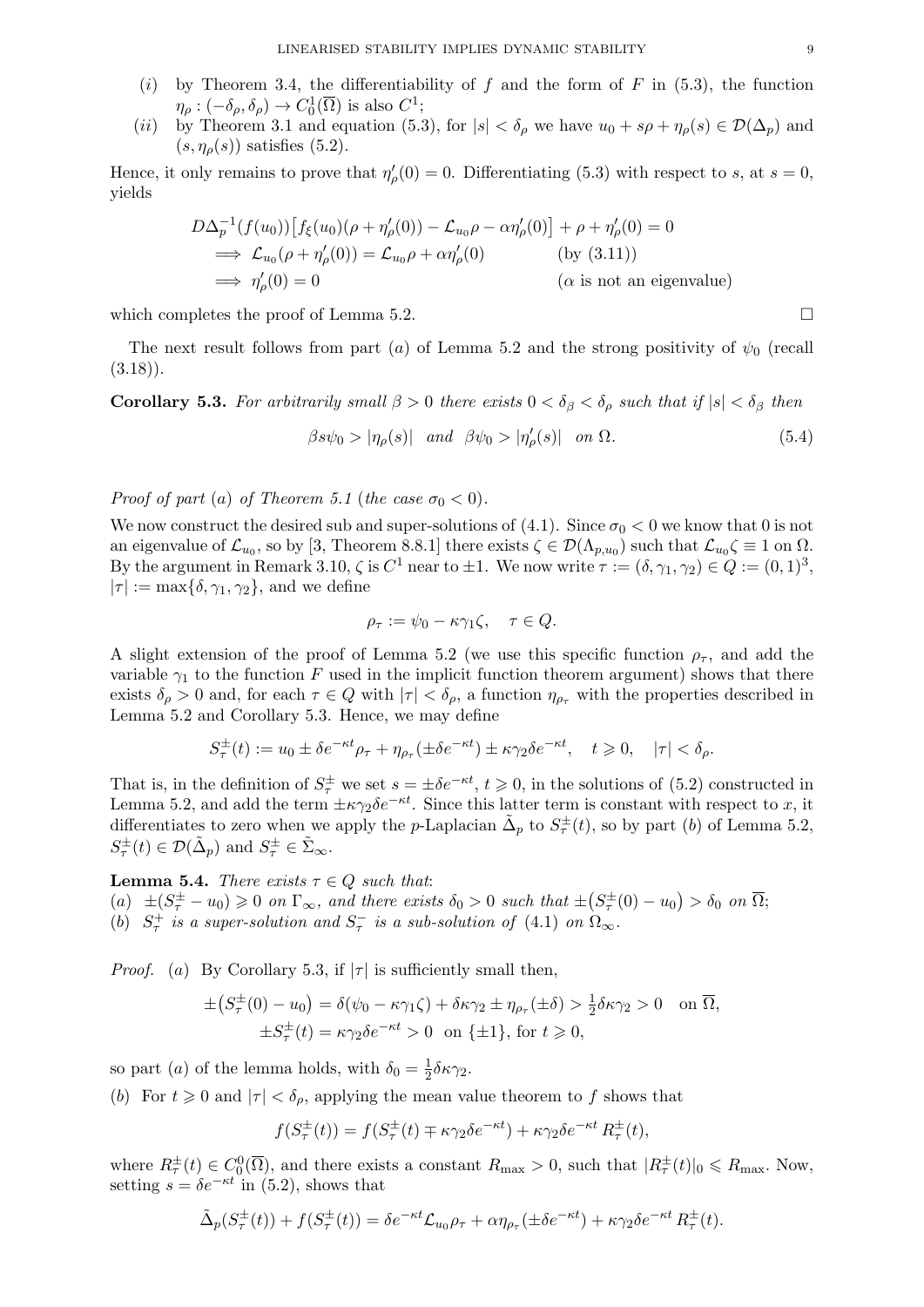Hence, if  $\delta$  is sufficiently small then, on  $\Omega$ ,

$$
\pm \left\{ -\frac{dS_{\tau}^{\pm}}{dt}(t) + \tilde{\Delta}_{p}(S_{\tau}^{\pm}(t)) + f(S_{\tau}^{\pm}(t)) \right\}
$$
\n
$$
= \kappa \delta e^{-\kappa t} \left\{ \rho_{\tau} + \eta_{\rho_{\tau}}'(\pm \delta e^{-\kappa t}) + \gamma_{2} \right\} + \delta e^{-\kappa t} \left\{ \mathcal{L}_{u_{0}} \rho_{\tau} + \kappa \gamma_{2} R_{\tau}^{\pm}(t) \right\} + \alpha \eta_{\rho_{\tau}}(\pm \delta e^{-\kappa t})
$$
\n
$$
= \kappa \delta e^{-\kappa t} \left\{ -(-\sigma_{0}/\kappa - 1)\psi_{0} - \gamma_{1}\zeta + \eta_{\rho_{\tau}}'(\pm \delta e^{-\kappa t}) + \gamma_{2} - \gamma_{1} + \gamma_{2} R_{\tau}^{\pm}(t) \right\} + \alpha \eta_{\rho_{\tau}}(\pm \delta e^{-\kappa t})
$$
\n
$$
\leq \kappa \delta e^{-\kappa t} \left\{ -\frac{1}{2} (|\sigma_{0}|/\kappa - 1)\psi_{0} - \gamma_{1}\zeta + \gamma_{2} - \gamma_{1} + \gamma_{2} R_{\max} \right\} \qquad \text{(by Corollary 5.3)}
$$
\n
$$
\leq \kappa \delta e^{-\kappa t} \left\{ -\frac{1}{4} (|\sigma_{0}|/\kappa - 1)\psi_{0} + \gamma_{2} - \gamma_{1} + \gamma_{2} R_{\max} \right\} \qquad \text{(if } \gamma_{1} \text{ is sufficiently small)}
$$
\n
$$
\leq 0 \qquad \qquad \text{(if } \gamma_{2} \text{ is sufficiently small)}
$$

so, for any  $\tau$  satisfying the above criteria,  $S_{\tau}^{\pm}$  are sub and super-solutions.

Now, if  $\tau$  and  $\delta_0$  are as in Lemma 5.4 then there exists  $C > 0$  such that

$$
|v_0 - u_0|_0 < \delta_0 \implies u_0 - Ce^{-\kappa t} \leqslant S_\tau^-(t) \leqslant v_{v_0}(t) \leqslant S_\tau^+(t) \leqslant u_0 + Ce^{-\kappa t}, \quad t \geqslant 0
$$

(by Theorem 4.4), that is, (5.1) holds, which proves part (a) of Theorem 5.1, when  $1 < p < 2$ . Proof of part (b) of Theorem 5.1 (the case  $\sigma_0 > 0$ ).

This is similar to the proof of part  $(a)$ , using the above constructions, so we merely sketch the argument. In this case we do not require the constants  $\gamma_1$ ,  $\gamma_2$  or the slight extension of Lemma 5.2 used in the proof of part (a). In fact, in this case we set  $\rho := \psi_0$ , and we use  $\delta_\rho$ and  $\eta_{\rho}$  as given by the basic version of Lemma 5.2 as stated above. Now, for  $0 < \delta_0 < \delta_{\rho}/2$  and  $\delta \in (0, \delta_0)$ , we let

$$
S_{\delta}^+(t) := u_0 + \frac{1}{2}\delta e^{\kappa t}\psi_0 + \eta_\rho(\delta e^{\kappa t}/2), \quad 0 \leq t \leq t_\delta, \quad \text{where } \delta e^{\kappa t_\delta} = 4\delta_0,
$$

Note that  $t_{\delta}$  is chosen so that  $S_{\delta}^{+}$  $\delta^+$  is well defined on the time interval  $[0, t_{\delta}]$ . By Corollary 5.3 there exists sufficiently small  $\delta_0 > 0$  such that for any  $\delta \in (0, \delta_0)$ ,

> $u_0 \leqslant S^+_\delta$  $\delta_{\delta}^{+}(0) < u_0 + \delta$  on  $\Omega$ , and  $|S_{\delta}^{+}|$  $y_{\delta}^{+}(t_{\delta}) - u_0|_{0} \geqslant \delta_0,$

and, by a similar calculation to that in the proof of Lemma 5.4,  $S_{\delta}^+$  $\sigma_{\delta}^{+}$  is now a sub-solution of (4.1) on  $\Omega_{t_\delta}$ . So, setting  $v_{0,\delta} = S_\delta^+$  $\delta_{\delta}^{+}(0)$ , we have  $|v_{0,\delta} - u_0|_1 < \delta |\psi_0|_1$  and, by Theorem 4.4,  $|v_{v_0}(t_\delta)-u_0|_0 \geqslant \delta_0$ , which proves part (b) of Theorem 5.1, when  $1 < p < 2$ .

## The case  $p > 2$ .

In essence, the proof in this case repeats the above proof for the case  $1 < p < 2$ , but there is now an additional problem. In this case the construction of the function  $\eta_{\rho}$  as in Lemma 5.2 relies on Theorem 3.4 (B), and so yields a  $C^1$  function  $\eta_\rho: (-\delta_\rho, \delta_\rho) \to W_0^{1,1}$  $_{0}^{\prime 1,1}(\Omega)$  (instead of  $\eta_{\rho}: (-\delta_{\rho}, \delta_{\rho}) \to C_0^1(\overline{\Omega})$  as previously). Although  $\eta_{\rho}$  still has all the other properties described in Lemma 5.2, this does not imply that Corollary 5.3 holds, which was required in the proof of Lemma 5.4, and hence (5.1). In fact, if the values of  $\eta_{\rho}$  are not differentiable at  $x = \pm 1$ , then the inequalities in (5.4) may fail near to  $x = \pm 1$ , even for arbitrarily small  $s > 0$ .

To deal with this problem we note that, since  $u_0$  satisfies (3.15), Theorem 3.6 shows that the values of  $\eta_{\rho}$  are slightly more regular near to  $\pm 1$  than simply belonging to  $W_0^{1,1}$  $_{0}^{\prime 1,1}(\Omega)$ . In fact, for sufficiently small  $\epsilon > 0$ , the mapping  $P_{\epsilon} \eta_{\rho} : (-\delta_{\rho}, \delta_{\rho}) \to C_0^1(E_{\epsilon})$  is also  $C^1$ . That is, the values of  $\eta_{\rho}$  are  $C^1$  functions of x near to  $\pm 1$ , and these  $C^1$  functions are, in turn,  $C^1$  functions of s. This additional regularity near to  $\pm 1$  ensures that Corollary 5.3 holds. Having obtained this, the rest of the proof when  $p > 2$  is as in the previous case with  $1 < p < 2$ . This finally completes the proof of Theorem 5.1.  $\Box$ 

## 5.1. Some further remarks.

(a) Theorem 5.1 shows that linearised stability implies dynamic stability for the p-Laplacian problem (4.1), with an exponential rate of convergence of solutions near to the equilibrium  $u_0$ , with exponent given by  $\kappa \in (0, |\sigma_0|)$ . For the corresponding linear problem the corresponding exponent would be  $\kappa = |\sigma_0|$ , so the above rate seems to be the best one could expect for a nonlinear problem.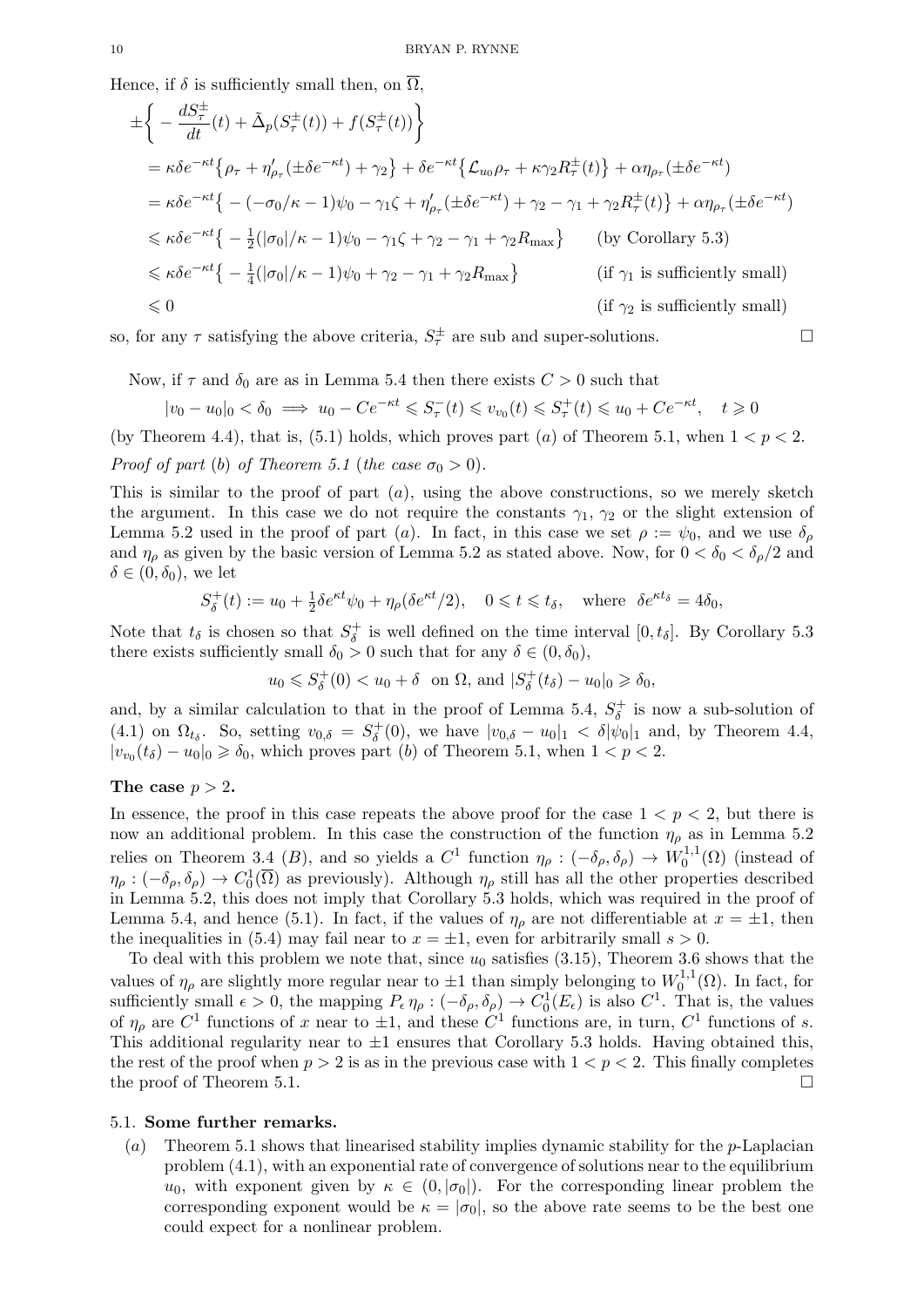(b) For the nonlinear, semilinear  $(p = 2)$  problem a similar result to Theorem 5.1 is obtained on p. 113 of [13], with a similar exponent  $\kappa \in (0, |\sigma_0|)$ . In fact, [13] considers a slightly more general linear, elliptic operator than the Laplacian, in a smooth, bounded domain in  $\mathbb{R}^N$ , with  $N \geq 1$ . The proof in [13] is similar to the proof of Theorem 5.1, using sub and super-solutions of the form  $S_H^{\pm} := u_0 \pm \delta e^{-\kappa t} \psi_0$  (for the stability proof). These are similar to, but simpler than, the sub and super-solutions  $S^{\pm}_{\tau}$  used above, since they do not involve the function  $\eta_{\rho}$  or the parameters  $\gamma_1$ ,  $\gamma_2$ . There are two reasons for our use of the more complicated sub and super-solutions  $S_{\tau}^{\pm}$ , which we now describe.

(1) When  $p \neq 2$  the domain  $\mathcal{D}(\Delta_p)$  of the p-Laplacian operator  $\Delta_p$  is not linear, so functions of the form  $S_H^{\pm} = u_0 \pm \delta e^{-\kappa t} \psi_0$  will not, in general, lie in the domain  $\mathcal{D}(\tilde{\Delta}_p)$ . Hence, in general, we cannot even apply  $\tilde{\Delta}_p$  to these functions, so they cannot be sub or super-solutions. It is primarily this feature of the problem that necessitates the construction of the function  $\eta_{\rho}$  in Lemma 5.2 (in particular, see Lemma 5.2 (b)) and the use of  $\eta_{\rho}$  in defining our sub and super-solutions. Thus, we cannot omit the function  $\eta_{\rho}$  (or some term which does a similar job) from the above proof.

(2) The convergence result obtained in [13], using the sub and super-solutions  $S_H^{\pm}$ , essentially shows that

$$
u_0 - \delta_0 \psi_0 \leq v_0 \leq u_0 + \delta_0 \psi_0 \implies |v_{v_0}(t) - u_0|_0 \leqslant Ce^{-\kappa t}, \quad t \geqslant 0. \tag{5.5}
$$

Clearly, the set of initial conditions  $v_0$  which (5.5) shows converge to  $u_0$  contains a ball  $B_r^1(u_0)$  in  $C_0^1(\overline{\Omega})$ , but it does not contain any ball  $B_r^0(u_0)$  in  $C_0^0(\overline{\Omega})$ . Thus (5.5) is weaker than the convergence result in  $(5.1)$  above, which proves convergence for all  $v_0$  in the ball  $B^0_{\delta_0}(u_0)$  in  $C_0^0(\overline{\Omega})$ .

It is the use of the terms involving  $\gamma_1, \gamma_2$  in the sub and super-solutions  $S^{\pm}_{\tau}$  which yields this improvement. Indeed, if we simply put  $(\gamma_1, \gamma_2) = (0, 0)$  (that is, if we simply omitted these parameters from the proof) then the above proof of Theorem 5.1 would yield a weaker result similar to (5.5).

(c) Similar linearised stability results have been obtained in [6] for a quasilinear problem (in a smooth, bounded domain in  $\mathbb{R}^N$ ,  $N \geq 1$  obtained by replacing  $\Delta_p(v)$  in (1.1) with the operator  $\nabla \cdot (d(v)\nabla v)$ , where the coefficient function  $d(\cdot)$  is smooth and strictly positive on  $\overline{\Omega}$ , so this operator is non-degenerate (unlike the *p*-Laplacian).

The paper [6] uses sub and super-solutions somewhat similar to the functions  $S_H^{\pm}$  used in [13], involving a strongly-positive eigenfunction  $\psi_0$ . Due to the form of the operator in [6] the construction there does not encounter the difficulty with the nonlinear operatordomain mentioned in the previous remark (it does, however, encounter some difficulties near the boundary  $\partial\overline{\Omega}$ , due to the fact that  $\psi_0$  is 0 on  $\partial\overline{\Omega}$ , which necessitates an additional term in the sub and super-solutions to overcome).

As with the result in [13], convergence is obtained for a set of initial conditions  $v_0$ lying between (roughly) functions of the form  $S_H^{\pm}$  (as in (5.5)), which contains an open ball  $B_r^1(u_0)$  in  $C_0^1(\overline{\Omega})$ , but does not contain any ball  $B_r^0(u_0)$  in  $C_0^0(\overline{\Omega})$ ). Also, the sub and super-solutions constructed in [6] are stationary, so although convergence or divergence is obtained, no estimate of the rate of convergence or divergence is obtained in [6].

- (d) The paper [7] obtains estimates on the rate of convergence of solutions to equilibria of p-Laplacian problems in terms of Lojasiewicz-Simon gradient inequalities on an energy function related to the problem. The estimates in [7] are difficult to obtain, and the results obtained do not appear to overlap with the linearised stability results obtained here.
- (e) Linearised stability of various quasilinear p-Laplacian-type problems has been discussed in a multitude of papers, see for example [1, 15], among many others. These papers do not discuss dynamic stability, and do not attempt to prove any principle of linearised stability.

5.2. The case  $f_{\xi}$  < 0. Given any solution  $u_0$  of (3.14) satisfying (3.15) and (3.16), the principal eigenvalue of the operator  $\Lambda_{p,u_0}$  is  $\langle 0 \rangle$  (see [3]). Hence, if we have  $f_{\xi}(u_0) \leq 0$  on  $\Omega$  then, by the form of  $\mathcal{L}_{u_0}$ , we immediately have  $\sigma_0 < 0$ , so  $u_0$  is a stable equilibrium solution of (4.1), in the sense of Theorem 5.1. With a slightly stronger inequality on  $f_{\xi}(u_0)$  we can obtain a slightly stronger stability result.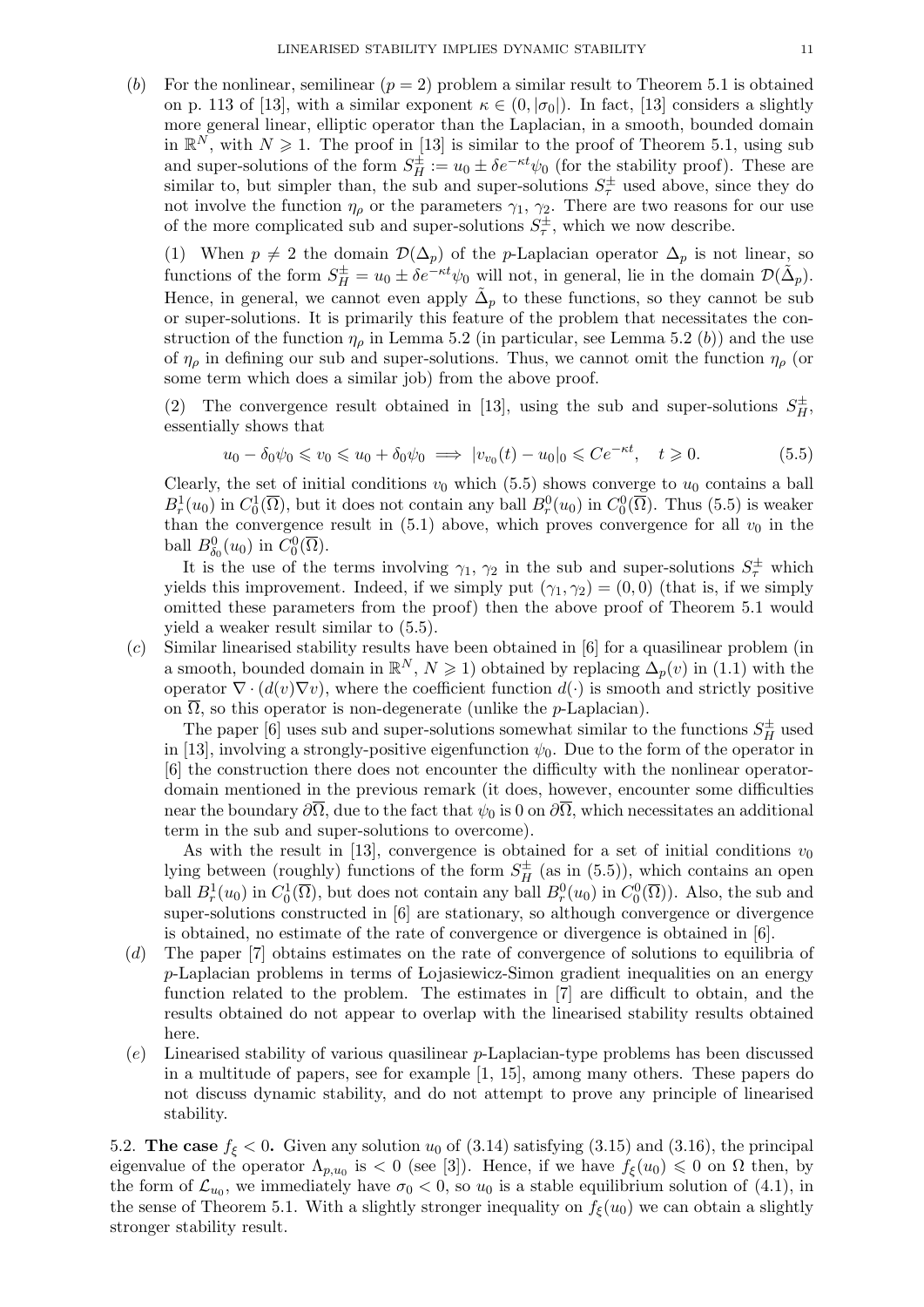**Theorem 5.5.** Suppose that  $u_0$  is an equilibrium solution of (4.1). Suppose also that there exists  $\delta_0 > 0$  and  $\kappa > 0$  such that

$$
f_{\xi}(x, u_0(x) + \xi) \leqslant -\kappa, \quad x \in \overline{\Omega}, \ |\xi| \leqslant \delta_0. \tag{5.6}
$$

Then

$$
|v_0 - u_0|_0 \leq \delta_0 \implies |v_{v_0}(t) - u_0|_0 \leq \delta_0 e^{-\kappa t}, \quad t \geq 0. \tag{5.7}
$$

Proof. Define

$$
S_{\delta_0}^{\pm}(t) := u_0 \pm \delta_0 e^{-\kappa t}, \quad t \geq 0.
$$

For all  $t \geqslant 0$ , it is clear that  $S_{\delta_0}^{\pm}$  $\sigma_{\delta_0}^{\pm}(t) \in \mathcal{D}(\tilde{\Delta}_p)$ , with  $\tilde{\Delta}_p(S_{\delta_0}^{\pm})$  $\phi_{\delta_0}^{\pm}(t) = \Delta_p(u_0) = -f(u_0)$ , and hence  $S_{\delta_0}^{\pm}$  $\phi_0^{\pm}(t) \in \tilde{\Sigma}_{\infty}$  and

$$
\pm \left\{ \frac{dS_{\delta_0}^{\pm}}{dt}(t) - (\tilde{\Delta}_p(S_{\delta_0}^{\pm}(t)) + f(S_{\delta_0}^{\pm}(t))) \right\} = -\kappa \delta_0 e^{-\kappa t} + f(u_0) - f(u_0 + \delta_0 e^{-\kappa t})
$$
  

$$
\geq \delta_0 e^{-\kappa t} (-\kappa + \kappa) = 0 \quad \text{on } \overline{\Omega}
$$

(by applying the mean value theorem to f and using (5.7)), so  $S^+_{\delta_0}$  $\delta_0^+$  is a super-solution and  $S_{\delta_0}^ \delta_0$ is a sub-solution of (4.1) on  $\Omega_{\infty}$ . We also have  $\pm (S^{\pm}_{\delta_{\alpha}})$  $\int_{\delta_0}^{\pm} (t) - u_0 > 0$  on  $\Gamma_{\infty}$ , so (5.7) now follows from Theorem 4.4.

Remark 5.6. (a) Theorem 5.5 is slightly stronger than Theorem 5.1 in the sense that (3.15) and (3.16) are not assumed, and the value of  $\delta_0$  is given relatively explicitly in Theorem 5.5.

(b) On the other hand, the exponent  $\kappa$  in the convergence rate in Theorem 5.5 is given by a bound on the values of  $f_{\xi}$ , not by the principal eigenvalue of the linearisation at  $u_0$ , so the convergence rate given by Theorem 5.5 is weaker than that given by Theorem 5.1. In fact, apart from the hypothesis (5.6) on the values of the derivative  $f_{\xi}$ , Theorem 5.5 does not rely on any 'linearisation' of the problem, so is not really a 'linear stability' result.

(c) It does not seem possible obtain a similarly simple divergence result, since the functions  $S^{\pm}_{\delta_0}$  $\delta_0$ used in the proof of Theorem 5.5 have  $\pm (S_{\delta_0}^{\pm}$  $\phi_{\delta_0}^{t+}(t) - u_0 > 0$  at  $x = \pm 1$ , for  $t \geq 0$ , so they cannot be used in the comparison theorem, Theorem 4.4, to 'push' the solutions of  $(4.1)$  away from  $u_0$ .

We also observe that the proof of Theorem 5.5 only relied on Theorem 4.2 (implicitly, for the basic existence of solutions) and Theorem 4.4; none of the above linearisation machinery was used. However, Theorems 4.2 and 4.4 are in fact valid in  $N \geq 1$  dimensions (see the cited references for these theorems; in particular, for more details on the formulation of the p-Laplacian in  $N \geq 1$  dimensions), so Theorem 5.5 is also valid in  $N \geq 1$  dimensions. We state this in the following theorem, but since it is not a linearised stability result we will not pursue this further.

**Theorem 5.7.** Theorem 5.5 holds, verbatim, when  $\Omega$  is a smooth, bounded domain in  $\mathbb{R}^N$ , with  $N \geqslant 1$ .

#### 6. Bifurcating equilibria and exchange of stability

We now consider the problem

$$
\frac{dv}{dt} = \Delta_p(v) + \lambda g(v)\phi_p(v), \quad v(0) = v_0 \in C_0^0(\overline{\Omega}).\tag{6.1}
$$

where  $\lambda \in \mathbb{R}$ , and we suppose that  $p > 2$  and

$$
g_0 := g(x,0) > 0, \quad \text{on } \overline{\Omega}.
$$
\n
$$
(6.2)
$$

The problem (6.1) is of the form (4.1), with  $f(v) = \lambda g(v)\phi_p(v)$ , and we assume that the functions  $g, g_{\varepsilon}: \overline{\Omega} \times \mathbb{R} \to \mathbb{R}$  are continuous, and the boundedness condition  $(H-f)$  holds (given (6.2) and the form of  $\phi_p$ , we need  $p > 2$  for this to hold), so the previous results apply to (6.1). Specifically, by Theorem 4.2, (6.1) has a solution, which we will denote by  $v_{\lambda,v_0} \in \Sigma_{\infty}$ .

The equilibria of (6.1) satisfy

$$
\Delta_p(u) + \lambda g(u)\phi_p(u) = 0, \quad \lambda \in \mathbb{R}, \quad u \in \mathcal{D}(\Delta_p), \tag{6.3}
$$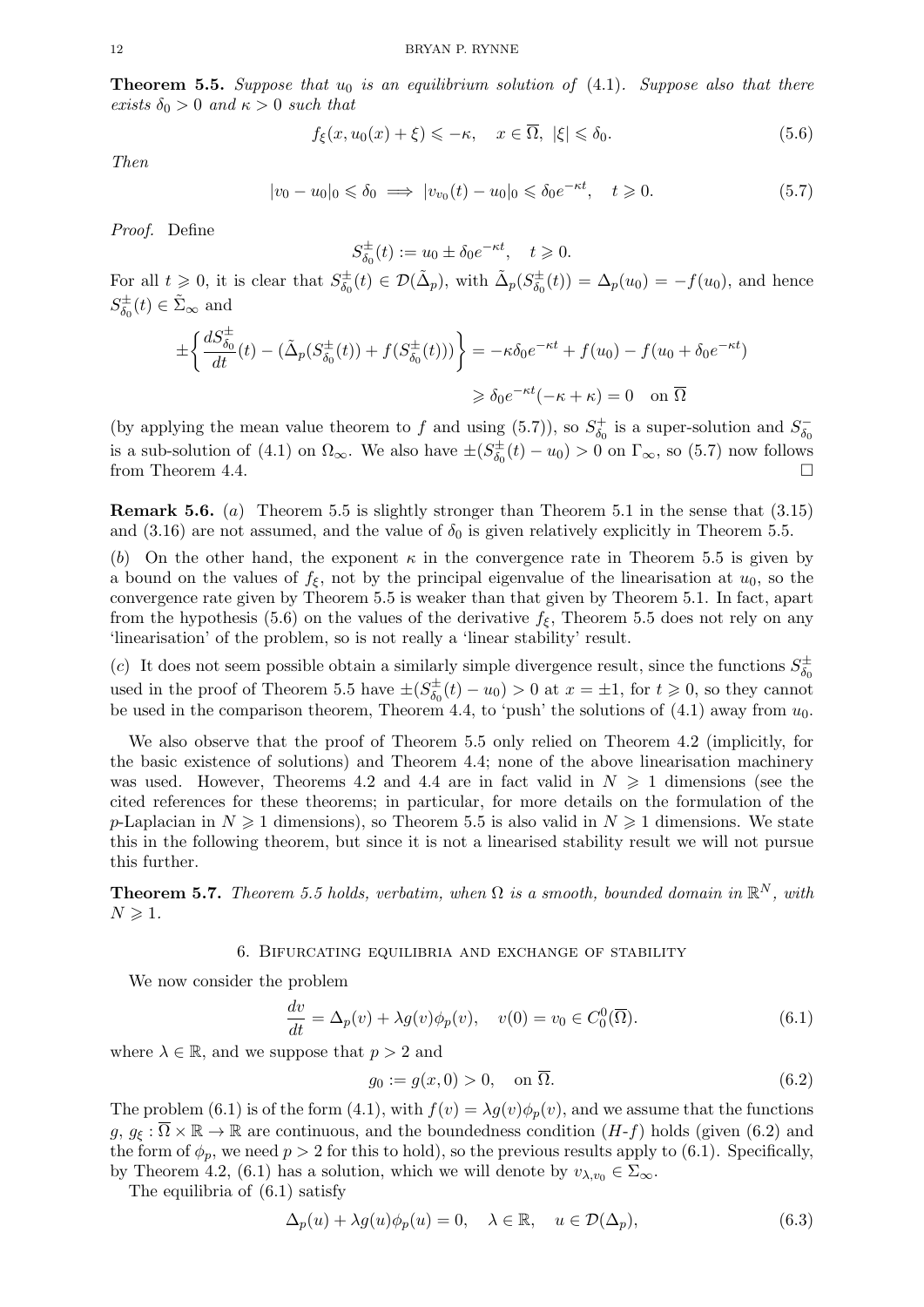and it is clear that (6.3) has a line of *trivial* solutions  $(\lambda, 0), \lambda \in \mathbb{R}$ , in, say,  $\mathbb{R} \times C_0^0(\overline{\Omega})$ . Regarding (6.3) as a bifurcation problem, we are interested in the existence of non-trivial solutions of (6.3) bifurcating from this line of trivial solutions, and in the stability, or instability, of both the trivial solutions, and the non-trivial bifurcating solutions, when regarded as equilibria of (6.1).

When  $p = 2$  the well-known 'simple bifurcation' results of [8] show that a curve of nontrivial solutions of (6.3) bifurcates from the line of trivial solutions at the eigenvalues of the linear Laplacian. Furthermore, the results of [9, 13] show that there is an 'exchange of stability' between the line of trivial solutions and the curve of non-trivial solutions bifurcating from the principal eigenvalue – see the discussion and bifurcation diagram on p. 114 of  $[13]$  (which considers a problem similar to  $(6.1)$ , with  $p = 2$ ). We will make this more precise below.

When  $p > 2$  a 'simple bifurcation' theorem similar to that of [8] was proved in [11], which shows that a curve of non-trivial solutions bifurcates from the line of trivial solutions at the eigenvalues of the p-Laplacian  $\Delta_p$  (this is described more precisely in Theorem 6.1 below). Here, we are interested in the stability of these solutions and we will obtain an exchange of stability result similar to the  $p = 2$  result described in [9, 13]. We will obtain the stability of the bifurcating solutions from the above linearised stability results, but we cannot use this method for the trivial solutions since they do not satisfy  $(3.15)$  and  $(3.16)$ , so we will have to tackle these more directly.

6.1. Bifurcation results. We begin by describing the 'simple bifurcation' results for (6.3). By [4] or [16, Lemma 1.1], the nonlinear, p-Laplacian eigenvalue problem

$$
-\Delta_p(\Psi) = \lambda g_0 \phi_p(\Psi), \quad \Psi \in \mathcal{D}(\Delta_p),
$$

has a unique principal eigenvalue  $\lambda_0$  (with  $\lambda_0 > 0$ ) and positive, normalised principal eigenfunction  $\Psi_0 \in \mathcal{D}(\Delta_p)$ , that is,

$$
\Delta_p(\Psi_0) + \lambda_0 g_0 \phi_p(\Psi_0) = 0, \quad \Psi_0 > 0 \text{ in } \Omega, \ |\Psi_0|_0 = 1. \tag{6.4}
$$

Also, by [4],  $\pm\Psi_0'(\pm 1) < 0$ , so  $\Psi_0$  is strongly positive. The following result shows that a 'simple bifurcation' takes place at  $(\lambda, u) = (\lambda_0, 0)$ .

**Theorem 6.1.** There exists  $\delta_0 > 0$  and  $C^1$  functions  $\lambda : (-\delta_0, \delta_0) \to \mathbb{R}, y : (-\delta_0, \delta_0) \to C_0^0(\overline{\Omega}),$ such that for each  $s \in (-\delta_0, \delta_0)$ :

- (a)  $(\lambda(s), u(s)) = (\lambda(s), s\tilde{u}(s)) := (\lambda(s), s(\Psi_0 + y(s))),$  is a solution of (6.3);
- (b)  $\lambda(0) = \lambda_0, \quad y(0) = 0, \quad \langle y(s), \Psi_0 \rangle = 0;$
- (c) the function  $y: (-\delta_0, \delta_0) \to C_0^1(\overline{\Omega})$  is continuous, so  $\tilde{u}(s)$  is strongly positive.

In addition, there exists a neighbourhood  $U_0$  of  $(\lambda_0,0)$  in  $\mathbb{R}{\times}C^0_0(\overline{\Omega})$  such that the set of non-trivial solutions of (6.3) in  $U_0$  is the set  $\{(\lambda(s), u(s)) : 0 < |s| < \delta_0\}.$ 

*Proof.* Most of these results were first obtained in [11], for a slightly different problem, and slightly less regularity was obtained (in particular, part  $(c)$  was not obtained). A slightly improved version was obtained in [12]. The full theorem, for the above problem, was obtained in [18, Theorem 4.1] (parts  $(a)$  and  $(b)$ ) and [18, Corollary 4.5] (part  $(c)$ ). The results were also extended to the case  $1 < p < 2$  in [18], and slightly great regularity was obtained in this  $\Box$ 

The following theorem gives the 'direction' of the bifurcating curve of solutions in the space  $\mathbb{R} \times C_0^0(\overline{\Omega})$ . We let  $g_{\xi,0}(x) := g_{\xi}(x,0), x \in \overline{\Omega}$  (and recall that  $\Psi_0 \geqslant 0$ ).

**Theorem 6.2.** The derivative  $\lambda'(0)$  is given by

$$
\lambda'(0) = -\lambda_0 \frac{\langle g_{\xi,0}, \Psi_0^{p+1} \rangle}{\langle g_0, \Psi_0^p \rangle}.
$$
\n(6.5)

*Proof.* For  $0 < |s| < \delta_0$ , substituting  $(\lambda, u) = (\lambda(s), s\tilde{u}(s))$  into (6.3) and dividing by  $\phi_p(s)$ yields

$$
\Delta_p(\tilde{u}(s)) + \lambda(s) g(u(s)) \phi_p(\tilde{u}(s)) \equiv 0,
$$
\n(6.6)

and applying the operator  $\Delta_p^{-1}$  to (6.6), and substituting the form of  $\tilde{u}(s)$  in Theorem 6.1 yields

$$
\Psi_0 + y(s) \equiv -\Delta_p^{-1}(\lambda(s) g(u(s)) \phi_p(\Psi_0 + y(s))).
$$
\n(6.7)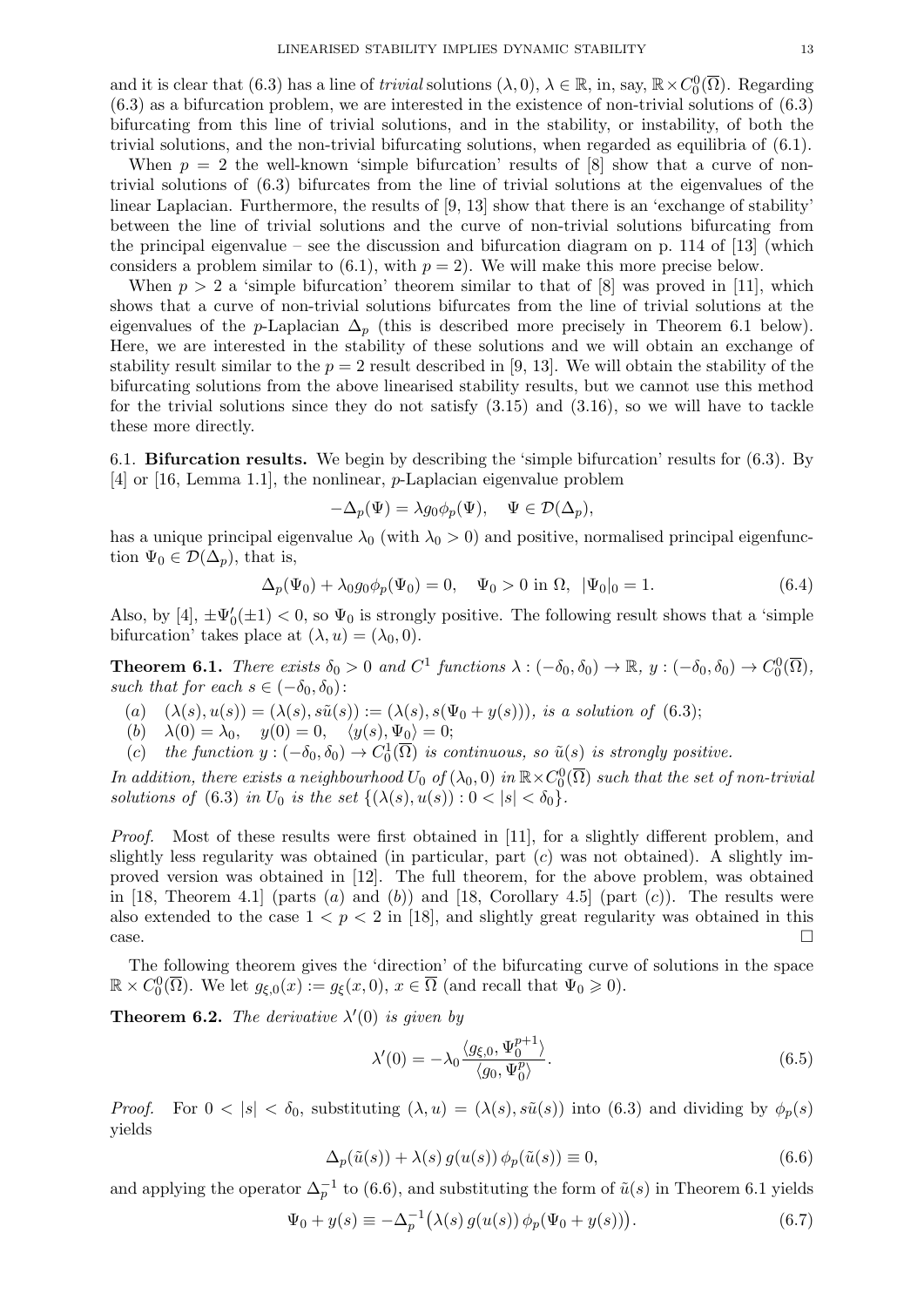This formula also makes sense at  $s = 0$  where, by Theorem 6.1, it reduces to

$$
\Psi_0 = -\Delta_p^{-1} \big( \lambda_0 \, g_0 \, \phi_p(\Psi_0) \big).
$$

Now,  $\Psi_0$  has only simple zeros (at  $\pm 1$ ) so by (6.2) and Theorem 3.4 (B), the operator  $\Delta_p^{-1}$ is differentiable at  $\lambda_0 g_0 \phi_p(\Psi_0)$ . Also, by [5, lemma 3.8], the Nemitsky operator  $\phi_p: C^0(\overline{\Omega}) \to$  $C^0(\overline{\Omega})$  is differentiable at  $\Psi_0$ , with derivative given by

$$
D\phi_p(\Psi_0)w = (p-1)|\Psi_0|^{p-2}w, \quad w \in C^0(\overline{\Omega}).
$$

Hence, we may differentiate (6.7) with respect to s, at  $s = 0$ , and then apply the operator  $\Lambda_{p,\psi_0}$ and use (3.11) to obtain

$$
\Lambda_{p,\psi_0} y'(0) + \lambda'(0) g_0 \phi_p(\Psi_0) + \lambda_0 \{g_{\xi,0} \Psi_0 \phi_p(\Psi_0) + (p-1) g_0 |\Psi_0|^{p-2} y'(0) \} = 0.
$$

Taking the inner product of this equation with  $\Psi_0$  and using (3.12), (3.13) and (6.4) now yields

$$
\langle y'(0), \Lambda_{p,\psi_0} \Psi_0 + \lambda_0 (p-1) g_0 \phi_p(\Psi_0) \rangle + \lambda'(0) \langle g_0 \phi_p(\Psi_0), \Psi_0 \rangle + \lambda_0 \langle g_{\xi,0} \Psi_0 \phi_p(\Psi_0), \Psi_0 \rangle
$$
  
=  $\lambda'(0) \langle g_0 \phi_p(\Psi_0), \Psi_0 \rangle + \lambda_0 \langle g_{\xi,0} \Psi_0 \phi_p(\Psi_0), \Psi_0 \rangle = 0.$ 

and  $(6.5)$  follows immediately from this.

**Remark 6.3.** (a) Since the mapping  $s \to y(s)$  in Theorem 6.1 is continuous into  $C_0^1(\overline{\Omega})$ , it follows from the strong positivity of  $\Psi_0$  that, for sufficiently small  $|s| \neq 0$ , the bifurcating solutions  $u(s)$  are either strongly positive or strongly negative, and

$$
sgn u(s) = sgn s = \lambda'(0) sgn (\lambda(s) - \lambda_0).
$$

 $(b)$  A similar formula to  $(6.5)$  was derived on p. 40 of [11], for the problem considered there, but there is a slight error in the proof in [11], and the term  $\Psi_0^{p+2}$  in the integral in the formula [11] should be  $\Psi_0^{p+1}$  (using our notation, with  $N=1$  and  $\gamma=1$  in the formula in [11], due to our differentiability conditions).

6.2. Stability of the non-trivial bifurcating solutions. Now that we have a curve of nontrivial solutions of (6.3), we wish to consider the stability of these solutions, and by Theorem 5.1 it suffices to consider their linearised stability.

For  $0 < |s| < \delta_0$  the eigenvalue problem for the linearisation of  $(6.3)$  at the solution  $(\lambda(s), u(s))$ takes the form

$$
\Lambda_{p,u(s)}w + \lambda(s)\{g_{\xi}(u(s))\phi_p(u(s)) + (p-1)g(u(s))\,|u(s)|^{p-2}\}w = \sigma_0w,\tag{6.8}
$$

and we want a solution with  $w \geq 0$  and  $|w|_0 = 1$ . Dividing (6.8) by  $|s|^{p-2}$  and setting  $\tilde{\sigma}_0 :=$  $\sigma_0/|s|^{p-2}$ , yields

$$
\Lambda_{p,\tilde{u}(s)} w + \lambda(s) \{ s g_{\xi}(u(s)) \phi_p(\tilde{u}(s)) + (p-1) g(u(s)) |\tilde{u}(s)|^{p-2} \} w = \tilde{\sigma}_0 w.
$$
 (6.9)

Although we have assumed that  $s \neq 0$  in the derivation of (6.9), this problem also makes sense when  $s = 0$ , and indeed, putting  $s = 0$  in (6.9) yields the problem

$$
\Lambda_{p,\psi_0} w + \lambda_0 (p-1) g_0 |\Psi_0|^{p-2} w = \tilde{\sigma}_0 w.
$$
\n(6.10)

Substituting  $\tilde{\sigma}_0 = 0$ ,  $w = \Psi_0$  into (6.10) and using (3.12) and (6.4) now shows that  $(\tilde{\sigma}_0, w)$  $(0, \Psi_0)$  satisfies (6.10), and since  $\Psi_0 > 0$  on  $\Omega$ , we see that  $\tilde{\sigma}_0 = 0$  is the unique principal eigenvalue of the problem (6.10), with corresponding positive, normalised eigenfunction  $\Psi_0$ .

We can now show that there is a curve of principal eigenvalues and eigenfunctions of  $(6.9)$ , emanating from  $(0, \Psi_0)$ .

**Lemma 6.4.** There exists  $\delta_1 > 0$  and a continuous curve of solutions of (6.9) of the form  $s \to (\tilde{\sigma}_0(s), w(s)) : (-\delta_1, \delta_1)) \to \mathbb{R} \times C_0^0(\overline{\Omega})$ , with the following properties, for  $|s| < \delta_1$ ,

$$
w(s) = \Psi_0 + z(s) \in C_0^0(\overline{\Omega}), \quad \langle z(s), \Psi_0 \rangle = 0,
$$
  
\n
$$
\tilde{\sigma}_0(0) = 0, \quad z(0) = 0, \quad w(s) > 0 \quad on \ \Omega.
$$
\n(6.11)

Proof. Instead of (6.9), we first consider the perturbed linear eigenvalue problem

$$
w + \lambda(s)K(s)\{s\,g_{\xi}(u(s))\,\phi_p(\tilde{u}(s)) + (p-1)\,g(u(s))\,|\tilde{u}(s)|^{p-2}\}w = \tilde{\sigma}_0K(s)w,\tag{6.12}
$$

where  $K(s) := D\Delta_p^{-1}(\tilde{u}(s))$ ; it follows from (3.11) that any solution of (6.12) yields a solution of  $(6.9)$ . Now, the operators in  $(6.12)$  are bounded and depend continuously on s, so this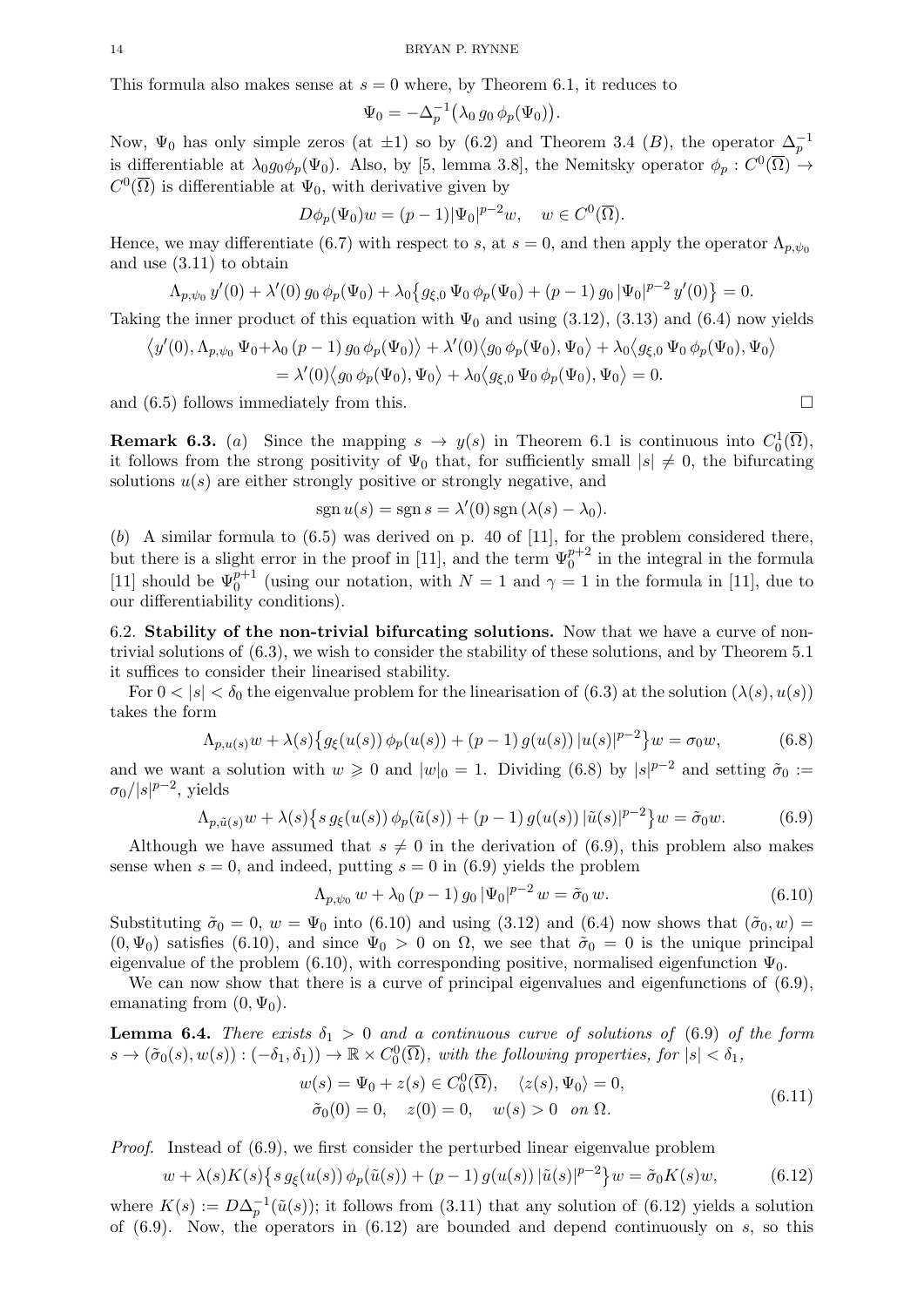problem is of the form considered in [9, Lemma 1.3]. The desired results will now follow from [9, Lemma 1.3] and [9, Remark 1.11] if we can show that when  $s = 0$  the problem (6.12) satisfies the 'K-simplicity' condition in [9, Definition 1.2] (see the proof of [9, Corollary 1.13] for a similar argument, with a constant operator  $K$ ). In the present setting, the operator  $K(0) = D\Delta_p^{-1}(\Psi_0) : C_0^0(\overline{\Omega}) \to C_0^0(\overline{\Omega})$  is compact, so condition (i) in [9, Definition 1.2] is immediate, and verifying condition  $(ii)$  reduces to showing that the equation

$$
z + \lambda_0(p-1) K(0) (g_0 |\Psi_0|^{p-2} z) = K(0) \Psi_0, \quad z \in C_0^0(\overline{\Omega}),
$$

has no solution z, and by  $(3.11)$  it suffices to show that the equation

$$
\Lambda_{p,\psi_0} z + \lambda_0 (p-1) g_0 |\Psi_0|^{p-2} z = \Psi_0, \quad z \in C_0^0(\overline{\Omega}), \tag{6.13}
$$

has no solution. Taking the inner product of  $(6.13)$  with  $\Psi_0$  and using  $(3.12)$ ,  $(3.13)$  and  $(6.4)$ now yields

$$
\langle \Psi_0, \Psi_0 \rangle = (p-1)\langle z, \Delta_p(\Psi_0) + \lambda_0 g_0 \phi_p(\Psi_0) \rangle = 0,
$$

which shows that (6.13) cannot have a solution, and so completes the proof.  $\Box$ 

Now that we have a curve of principal eigenvalues of the linearisation, we want to know the sign of these eigenvalues.

**Theorem 6.5.** The function  $\tilde{\sigma}_0(\cdot)$  is differentiable at  $s = 0$ , with

$$
\tilde{\sigma}'_0(0) = \lim_{s \to 0} \frac{\tilde{\sigma}_0(s)}{s} = \lambda_0 \frac{\langle g_{\xi,0}, \Psi_0^{p+1} \rangle}{\langle \Psi_0, \Psi_0 \rangle}.
$$
\n(6.14)

*Proof.* For  $0 < |s| < \delta_1$ , taking the inner product of (6.9) with  $\tilde{u}(s)$ , and using (3.12), (3.13) and (6.6) now yields

$$
(p-1)\{\langle w(s), \Delta_p(\tilde{u}(s)) + \lambda(s) g(u(s)) \phi_p(\tilde{u}(s)) \rangle\} + s\lambda(s)\langle w(s), g_\xi(u(s)) | \tilde{u}(s)|^p \rangle
$$
  
=  $s\lambda(s)\langle g_\xi(u(s)) | \tilde{u}(s)|^p, w(s) \rangle = \tilde{\sigma}_0(s)\langle \tilde{u}(s), w(s) \rangle$ .

Rearranging the latter result, and using the properties of  $\tilde{\sigma}_0(s)$  and  $w(s)$  in Lemma 6.4, enables us to evaluate the limit in  $(6.14)$  to complete the proof.

Finally, since  $\Psi_0 > 0$ ,  $g_0 > 0$ , on  $\Omega$ , comparing (6.5) with (6.14) yields the following result.

Corollary 6.6.  $\text{sgn }\tilde{\sigma}'_0(0) = -\text{sgn }\lambda'(0) \neq 0.$ 

In the case  $p = 2$ , this result was obtained in [9, Theorem 1.16], in an abstract setting, and on p. 114 of [13] for a problem similar to (6.1). It is the basis of the idea of 'exchange of stability', which we will discuss, briefly, in Section 6.4.

6.3. Stability of the trivial solutions. We now consider the stability of the trivial solutions of (6.1). As already mentioned, we cannot obtain this from the above linearised stability results, but we will obtain an analogue of the results of Theorem 5.1 for these solutions, albeit with a different convergence rate.

**Theorem 6.7.** (a) Suppose that  $\lambda < \lambda_0$ . Then for any  $\kappa \in (0, 1/(p-2))$  there exists  $\delta_0 > 0$ and  $A > 0$  such that

$$
|v_0|_0 \leq \delta_0 \implies |v_{\lambda, v_0}(t)|_0 \leq (A+t)^{-\kappa}, \quad t \geq 0.
$$

That is, the trivial solution  $(\lambda, 0)$  of  $(6.1)$  is asymptotically stable.

(b) Suppose that  $\lambda > \lambda_0$ . Then for any  $\kappa \in (0, 1/(p-2))$  there exists  $\delta_0 > 0$  such that, for any  $\delta \in (0, \delta_0)$ , there exists  $v_{0,\delta} \in C_0^1(\overline{\Omega})$  such that

$$
|v_{0,\delta}-u_0|_1 < \delta |\Psi_0|_1 \quad \text{and} \quad |v_{\lambda,v_0}(t_\delta)|_0 \geq \delta_0, \quad \text{where} \quad t_\delta := \left(\frac{1}{2}\delta\right)^{-1/\kappa} - \left(\delta_0\right)^{-1/\kappa}.
$$

That is, the trivial solution  $(\lambda, 0)$  of  $(6.1)$  is unstable.

*Proof of part* (a). For any  $\beta \geq 0$ , let  $I_{\beta} := (-1 - \beta, 1 + \beta)$  and define  $\bar{g}_{\beta} : \bar{I}_{\beta} \to \mathbb{R}$  by

$$
\bar{g}_{\beta}(x) := \begin{cases} \sup\{g(x,\xi) : |\xi| \leq \beta\}, & |x| \leq 1, \\ \bar{g}_{\beta}(\pm 1), & \pm x > 1. \end{cases}
$$
(6.15)

Clearly,  $\bar{g}_{\beta} \in C(\bar{I}_{\beta})$ , and  $\lim_{\beta \to 0^+} |\bar{g}_{\beta}|_{\overline{\Omega}} - g_0|_0 = 0$  (where  $\bar{g}_{\beta} |_{\overline{\Omega}}$  denotes the restriction of  $\bar{g}_{\beta}$  to the interval  $\overline{\Omega}$ ), so by (6.2) we may suppose that  $\beta$  is sufficiently small that  $\overline{g}_{\beta} > 0$  on  $\overline{I}_{\beta}$ . We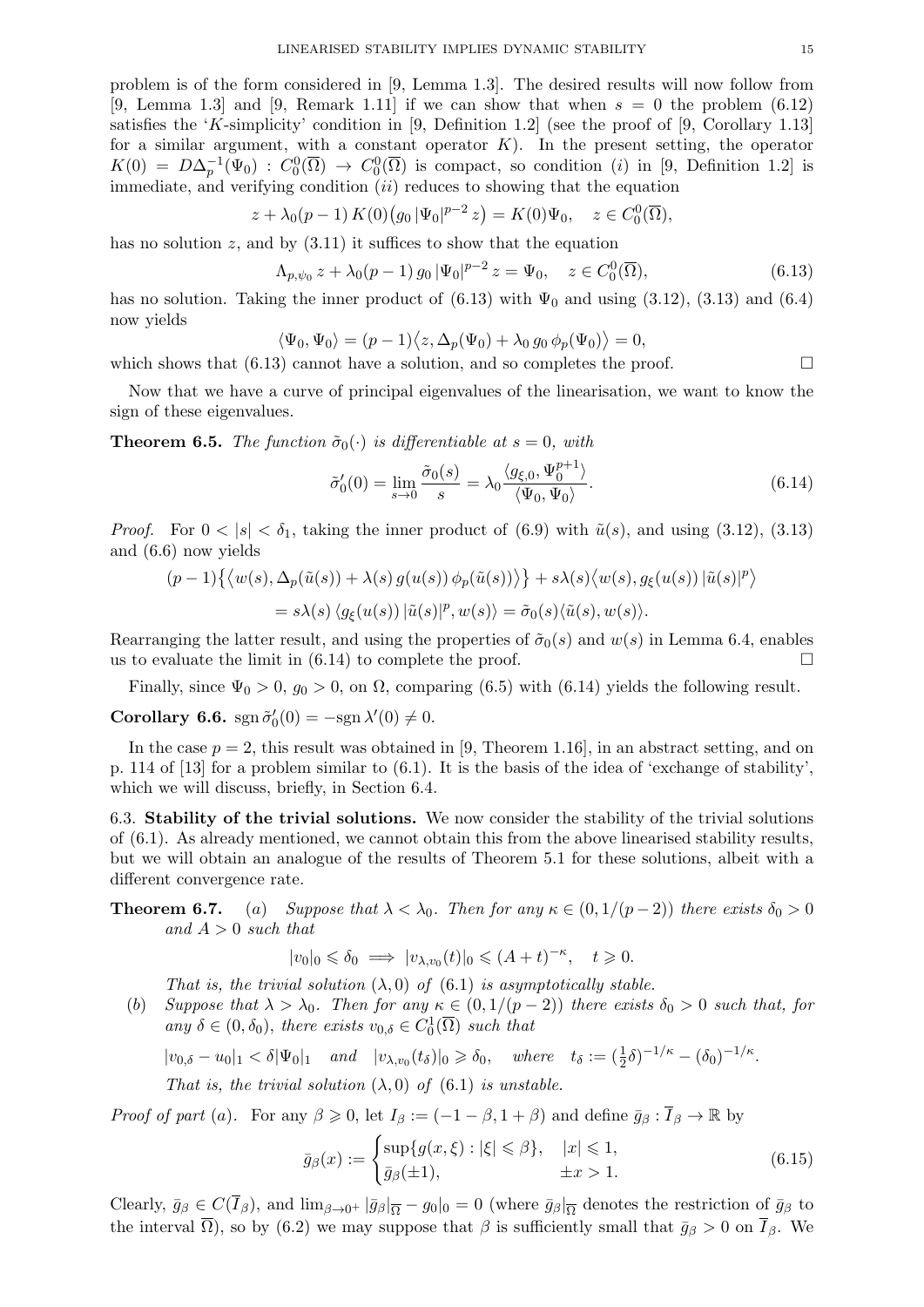also define the p-Laplacian operator  $\Delta_{p,\beta}$  on the interval  $I_{\beta}$ , in the same manner as we defined  $\Delta_p$  on  $\Omega = I_0$  in (3.1), and we let  $\bar{\lambda}_{0,\beta}$  and  $\bar{\Psi}_{0,\beta} \in \mathcal{D}(\Delta_{p,\beta})$  denote the principal eigenvalue and eigenfunction of the p-Laplacian eigenvalue problem

$$
-\Delta_{p,\beta}(\bar{\Psi}_{0,\beta}) = \bar{\lambda}_{0,\beta} \bar{g}_{\beta} \phi_p(\bar{\Psi}_{0,\beta}), \quad \bar{\Psi}_{0,\beta} > 0 \quad \text{on } I_{\beta}.
$$
 (6.16)

It can be shown that  $\lim_{\beta\to 0^+} \bar{\lambda}_{0,\beta} = \lambda_0$  ([16, Lemma 1.1 (e)] proves a similar result for the principal eigenvalues of an increasing sequence of domains in  $\mathbb{R}^N$ ). Hence, since  $\lambda < \lambda_0$ , we may choose  $\beta_0 > 0$  such that

$$
\lambda < \bar{\lambda}_{0,\beta_0},\tag{6.17}
$$

and we define  $\Psi_a := \bar{\Psi}_{0,\beta_0} |_{\overline{\Omega}} \in C^1(\overline{\Omega})$ . Clearly,  $\Psi_a > 0$  on  $\overline{\Omega}$ , and we suppose that  $|\Psi_a|_0 = 1$  (if not, we rescale it).

Next, we write  $\kappa = (1 - \nu)/(p - 2)$ , with  $\nu \in (0, 1)$ . Rearranging this shows that

$$
-\kappa - 1 = -\kappa(p - 1) - \nu,
$$
\n(6.18)

which will be used in the calculation below. Now, for  $A > 0$ , let

$$
S_A^{\pm}(t) := \pm (A+t)^{-\kappa} \Psi_a, \quad t \geq 0.
$$

**Lemma 6.8.** If  $A > 0$  is sufficiently large then  $S_A^ \frac{1}{A}$  is a sub-solution and  $S_A^+$  $A \overline{A}$  is a super-solution of (6.1) on  $\Omega_{\infty}$ , and  $\pm S_A^{\pm} \geq 0$  on  $\Gamma_{\infty}$ .

*Proof.* By the above constructions,  $S_A^{\pm} \in \tilde{\Sigma}_{\infty}$ , and if A is sufficiently large then, for all  $t \geq 0$ ,  $|S_A^{\pm}$  $\mathcal{A}_{A}^{+}(t)|_{0} \leq \beta_{0}$ . Hence, by (6.15)-(6.17),

$$
\begin{aligned}\n&\pm \bigg\{\frac{dS_A^{\pm}}{dt}(t) - \big(\tilde{\Delta}_p(S_A^{\pm}(t)) + \lambda g(S_A^{\pm}(t))\phi_p(S_A^{\pm}(t))\big)\bigg\} \\
&= (A+t)^{-\kappa(p-1)} \big\{-\kappa(A+t)^{-\nu}\Psi_a + \big(\bar{\lambda}_{0,\beta_0}\,\bar{g} - \lambda g(S_A^{\pm}(t))\big)\phi_p(\Psi_a)\big\} \\
&\geq 0 \quad \text{on } \overline{\Omega},\n\end{aligned}
$$

for sufficiently large A, recalling that  $\Psi_a > 0$  on  $\overline{\Omega}$ . By Definition 4.3, this proves the first result. The second is clear from the construction of  $S_A^{\pm}$ A .

By choosing A as in Lemma 6.8 and setting  $\delta_0 = A^{-\kappa} \min{\Psi_a(x) : x \in \overline{\Omega}}$ , part (a) of the theorem now follows from Theorem 4.4.

*Proof of part* (b). This is similar to the proof of part  $(a)$ , so we merely sketch the argument. For any  $\beta > 0$ , define g  $g_{\beta} \in C^0(\overline{\Omega})$  by

$$
\underline{g}_{\beta}(x):=\inf\{g(x,\xi):|\xi|\leqslant\beta\},\quad x\in\overline{\Omega}.
$$

Clearly,  $\lim_{\beta \to 0^+} |g_{\beta} - g_0|_0 = 0$ , so by (6.2) we may suppose that  $\beta$  is sufficiently small that  $q_{\beta} > 0$  on  $\overline{\Omega}$ , and we let  $\lambda_{0,\beta}$  and  $\Psi_{0,\beta}$  denote the principal eigenvalue and eigenfunction of the  $_{\rm problem}^{\rm 2D}$ 

$$
-\Delta_p(\Psi_{0,\beta}) = \lambda_{0,\beta} g_{\beta} \phi_p(\Psi_{0,\beta}), \quad \Psi_{0,\beta} > 0 \text{ on } \Omega, \ |\Psi_{0,\beta}|_0 = 1.
$$

Since  $\lambda > \lambda_0$  in this case, we may now choose  $\beta_0 > 0$  such that  $\lambda > \lambda_{0,\beta_0}$  and  $|\Psi_{0,\beta_0}|_1 < 2|\Psi_0|_1$ , and we now define  $\Psi_a := \Psi_{0,\beta_0}$ . Now, for  $0 < \delta_0 < \beta_0$  and  $\delta \in (0, \delta_0)$ , let

$$
A_{\delta} := (\frac{1}{2}\delta)^{-1/\kappa}, \quad S_{\delta}^{+}(t) := (A_{\delta} - t)^{-\kappa} \Psi_{a}, \quad 0 \leq t < A_{\delta}, \quad t_{\delta} := A_{\delta} - (\delta_{0})^{-1/\kappa}.
$$

If  $\delta_0$  is sufficiently small then  $S^+_{\delta}$  $\delta^{\dagger}$  is a sub-solution of (6.1) on  $\Omega_{t_{\delta}}$ , and  $|S^{\dagger}_{\delta}|$  $\binom{+}{\delta}(0)|_1 = \frac{1}{2}$  $\frac{1}{2}\delta|\Psi_a|_1 <$  $\delta |\Psi_0|_1, |S^+_{\delta}|$  $\delta(\delta)|_0 = \delta_0$ . Hence, by Theorem 4.4, if we set  $v_0 = S_\delta^+$  $(y_{\delta}^{+}(0)$  then  $|v_{\lambda,v_0}(t_{\delta})|_0 \geq \delta_0$ , which proves part  $(b)$  of Theorem 6.7, and so completes the proof.

**Remark 6.9.** The exponent  $\kappa$  in the rates of convergence and divergence in Theorem 6.7 is consistent with the homogeneity properties of the problem  $(6.1)$ , in the sense that the solutions of the ODE problems  $z_t = \pm z^{p-1}$ ,  $z(0) > 0$ , have the form  $z_{\pm}(t) = ((p-2)(A \mp t))^{-1/(p-2)}$ ,  $A > 0$ .